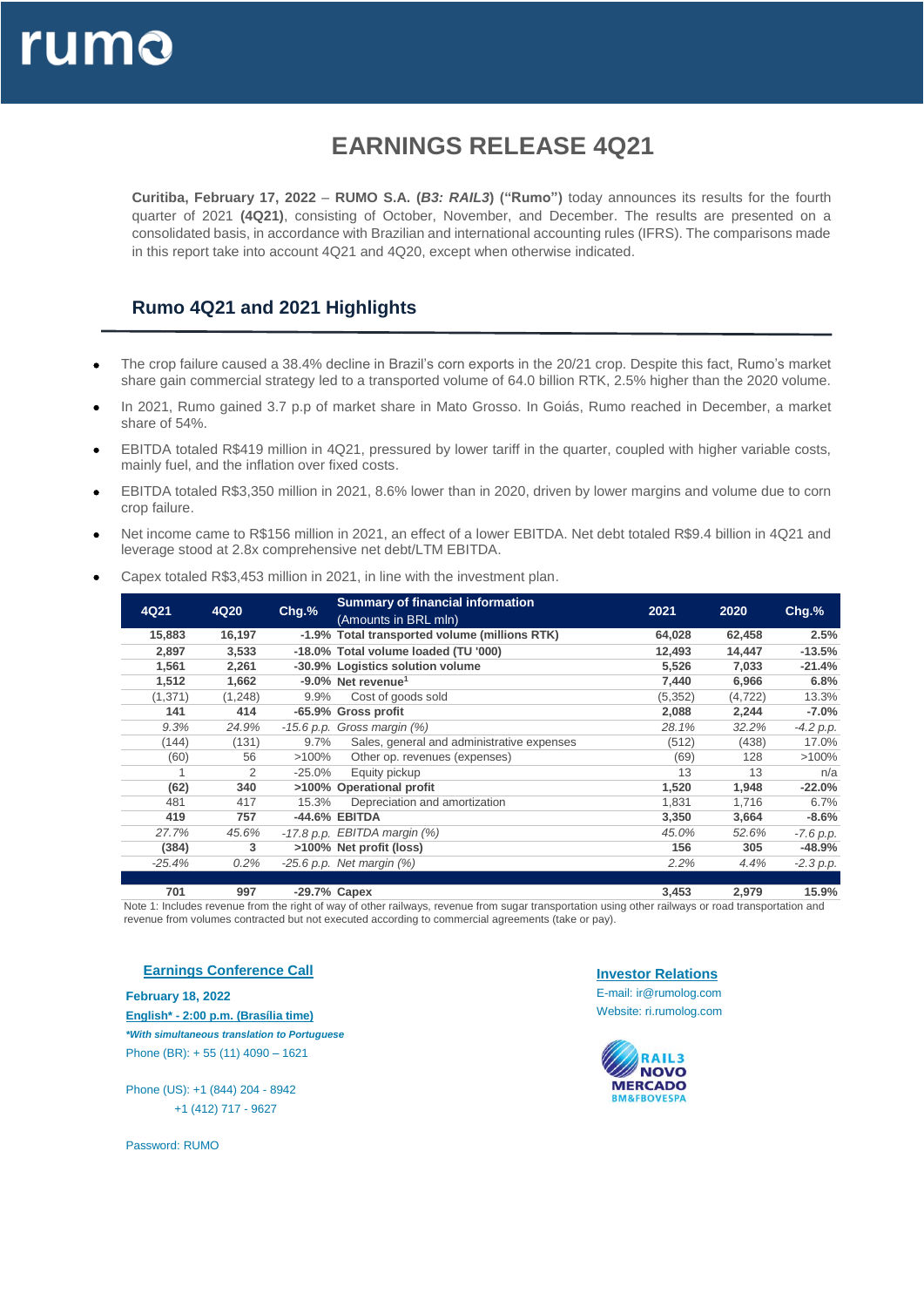#### **Letter from the CEO**

Speaking of 2021, we need to go back to early in the year, when Rumo was very clear about its key priority for 2021. Volume growth with market share gains to test its mounting installed capacity.

The corn crop failure, that reduced by 10 million tons Rumo's potential market, did not prevent us from reaching our all-time highest volume. This achievement was possible through market share gains in our operations, pursuing additional volumes in new geographies, farther from our terminals. We again reinforce that we have an unrivaled logistics solution, in terms of competitiveness.

The agreement signed for the first state railway in Mato Grosso meant outstanding advances for the regulatory agenda, a 730 km-railway between Rondonópolis and Lucas do Rio Verde. We also benefited from evolution of MRS network concession renewal which will cut by 58% the trackage rights charged from Rumo, besides ensuring additional investments and capacity for the "Ferradura" railway system.

We saw structural deliveries, two new terminals of Central Network kicked off their activities, and in December we reached 54% grains market share in the state of Goiás. The Port of Santos saw relevant works to expand capacity and efficiency, the third line of Paquetá and Macuco expansion, both on the right edge, which together, ensure other 12 million tons/year of capacity.

From an operational standpoint, the first-year operating a 120-railcar train, with a new communication structure through Santos mountain range, and a new generation of circulation optimizers came above our expectations, reducing our cycle compared to 2020, and will enable us to considerably review our Capex plan for the upcoming years. This is efficiency definitively playing a leading role in our capacity growth key driver.

Irrespective of North Network expansion, Rumo will consistently sustain its strategy of stepping up capacity to the best price possible. We will move on our commercial expansion in the state of Mato Grosso, which this year, will receive an installation license for Lucas de Rio Verde. We will continue pursuing accelerated volume growth in the state of Goiás, that needs to be filled quickly. These projects are milestones for Rumo, and it will place Brazil as one of the countries with the most efficient and competitive agribusiness infrastructure.

Lastly, I also point out our advances in the sustainability agenda, we remain being guided by our 10 sustainable development commitments, improving railway energy efficiency and seeking to mitigate the climate change-related impacts.

**João Alberto Abreu CEO**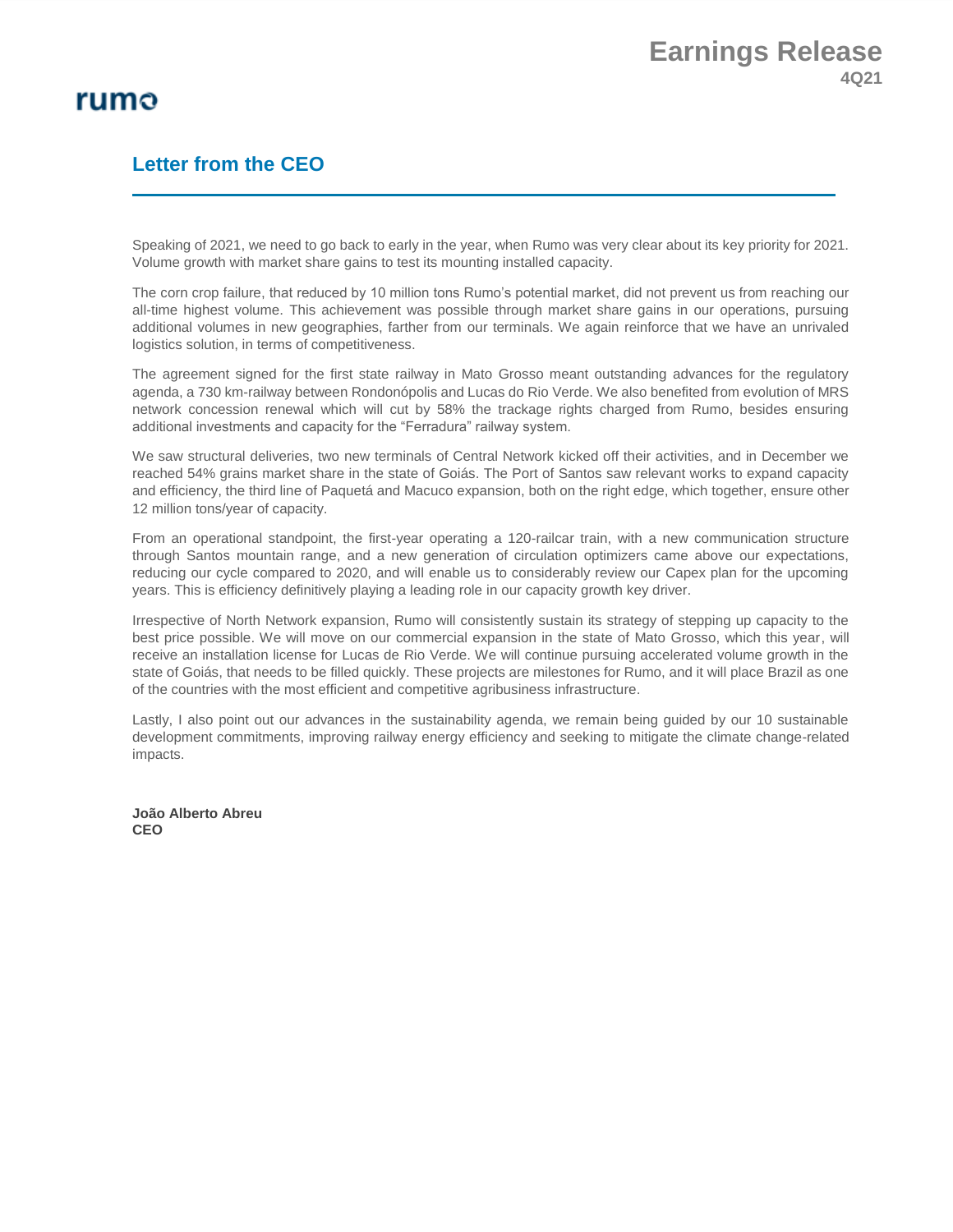## **Comparable Result**

In this section, we present the fourth quarter and the 2021 financial year results, adjusted by the effects of the early renewal of the Paulista Network, excluding the Central Network results to ensure the comparability of the results previously presented (comparable result). In the other sections, the result presented considers all the effects mentioned above.

| <b>Summary of financial information</b>    | 4Q21   | <b>Cental</b>  | <b>Comparable</b> | 4Q20   | <b>Cental</b>  | <b>Paulista</b>          | Comparable | Chg.%        |
|--------------------------------------------|--------|----------------|-------------------|--------|----------------|--------------------------|------------|--------------|
| (Amounts in BRL mln)                       |        | <b>Network</b> | 4Q21              |        | <b>Network</b> | Network <sup>2</sup>     | 4Q20       |              |
| <b>Logistics solution volume</b>           | 15,883 | (942)          | 14,941            | 16,197 | ۰              | ٠                        | 16,197     | $-7.8%$      |
| Net revenue                                | 1,512  | (76)           | 1,437             | 1,662  | $\overline{a}$ | $\overline{\phantom{a}}$ | 1,662      | $-13.6%$     |
| Gross profit                               | 141    | 24             | 165               | 414    | $\overline{a}$ | $\overline{\phantom{a}}$ | 414        | $-60.3%$     |
| Gross margin (%)                           | 9.3%   | $-31.1%$       | 11.4%             | 24.9%  | n/a            | n/a                      | 24.9%      | -13.5 p.p.   |
| Sales, general and administrative expenses | (144)  | 13             | (131)             | (131)  | 13             | $\overline{\phantom{a}}$ | (118)      | 10.7%        |
| Other op. revenues (expenses) & eq. pickup | (59)   |                | (59)              | 58     | 25             | (31)                     | 51         | $>100\%$     |
| <b>Operational profit</b>                  | (62)   | 37             | (25)              | 340    | 38             | (31)                     | 347        | >100%        |
| Depreciation and amortization              | 481    | (49)           | 432               | 417    | (25)           | $\overline{\phantom{a}}$ | 392        | 10.2%        |
| <b>EBITDA</b>                              | 419    | (12)           | 407               | 757    | 13             | (31)                     | 739        | $-45.0%$     |
| EBITDA margin (%)                          | 27.7%  | 16.6%          | 28.3%             | 45.6%  | n/a            | n/a                      | 44.5%      | $-16.2 p.p.$ |
|                                            |        |                |                   |        |                |                          |            |              |
| Capex                                      | 701    | (67)           | 634               | 997    | (364)          | $\overline{\phantom{a}}$ | 633        | 0.1%         |

| <b>Summary of financial information</b><br>(Amounts in BRL mln) | 2021   | <b>Cental</b><br><b>Network</b> | <b>Paulista</b><br>Network $2$ | Comparable<br>2021 | 2020   | <b>Cental</b><br><b>Network</b> | <b>Paulista</b><br>Network <sup>2</sup> | <b>Comparable</b><br>2020 | $Chg.$ %    |
|-----------------------------------------------------------------|--------|---------------------------------|--------------------------------|--------------------|--------|---------------------------------|-----------------------------------------|---------------------------|-------------|
| <b>Logistics solution volume</b>                                | 64,028 | (3,679)                         | ٠                              | 60,349             | 62.458 | ۰                               | $\overline{\phantom{a}}$                | 62,458                    | $-3.4%$     |
| Net revenue                                                     | 7.440  | (408)                           | ٠                              | 7,032              | 6.966  | ۰                               |                                         | 6.966                     | 0.9%        |
| Gross profit                                                    | 2,088  | (75)                            | ٠                              | 2,013              | 2,244  | $\blacksquare$                  | $\overline{\phantom{a}}$                | 2,244                     | $-10.4%$    |
| Gross margin (%)                                                | 28.1%  | 18.1%                           | n/a                            | 28.6%              | 32.2%  | n/a                             | n/a                                     | 32.2%                     | $-4 p.p.$   |
| Sales, general and admin. expenses                              | (512)  | 36                              | ٠                              | (476)              | (438)  | 40                              | $\overline{\phantom{a}}$                | (397)                     | 20.2%       |
| Other op. rev. (expenses) & eq. pickup                          | (56)   |                                 | (53)                           | (108)              | 141    | 99                              | (316)                                   | (76)                      | 43.6%       |
| <b>Operational profit</b>                                       | 1,520  | (38)                            | (53)                           | 1,429              | 1,948  | 139                             | (316)                                   | 1,771                     | $-19.5%$    |
| Depreciation and amortization                                   | 1,831  | (153)                           | $\overline{\phantom{a}}$       | 1,678              | 1.716  | (98)                            | $\overline{\phantom{a}}$                | 1.618                     | 3.7%        |
| <b>EBITDA</b>                                                   | 3,350  | (191)                           | (53)                           | 3,107              | 3,664  | 41                              | (316)                                   | 3,389                     | $-8.5%$     |
| EBITDA margin (%)                                               | 45.0%  | 47.2%                           | n/a                            | 44.1%              | 52.6%  | n/a                             | n/a                                     | 48.7%                     | $-4.5 p.p.$ |
|                                                                 |        |                                 |                                |                    |        |                                 |                                         |                           |             |
| Capex                                                           | 3,453  | (921)                           | ٠                              | 2,533              | 2,979  | (711)                           | ۰                                       | 2,268                     | 12%         |

Note 2: Effects of the renewal process of Paulista Network (payment of fines not provisioned as a condition for renewal).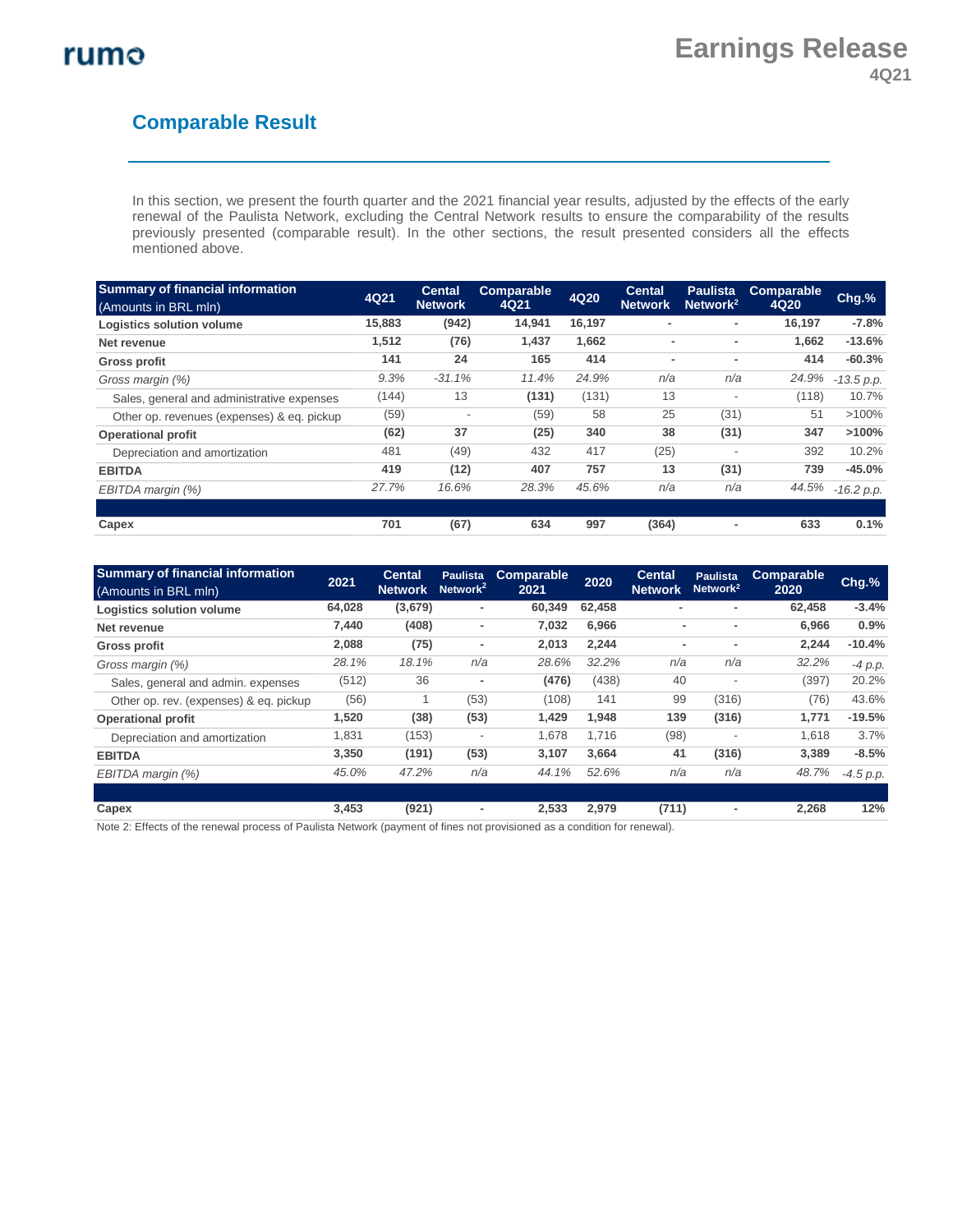### **1. 4Q21 Executive Summary**

**Rumo's transported volume reached 64.0 billion RTK in 2021, 2.5% higher than the previous year,** driven by corn crop failure in the second half of the year, which was mitigated by a commercial strategy that resulted in market share gain**. North Operation** saw a 3.2% increase in transported volumes, despite a 30.3% lower transported corn volume. In **South Operation**, the transported volume dropped 1.9%, as a result of more severe crop failure effects leading corn transported volume to plummet 78.3%. **Container Operation** surged 11.9% from the total transported volume, due to higher exports flow and volumes recovered in the domestic market, wherein Brado enjoyed growth.



Source: Rumo System

**Rumo gained a 6.5 p.p market share of grains exported via Port of Santos (SP) in 2021 compared to the previous year,** despite a 6.8% decline in grains exported via Port of Santos. The grains volume transported by the Company to the Port of Santos grew by 4.8%, bolstered by Central Network startup.



#### **Grains exports through the Port of Santos (SP) and Rumo market share** (millions of tons and %)

Source: Shipping Agency and Rumo System

When it comes to Mato Grosso grains exports, we saw a **3.7 p.p**. **market share gain**, although the Mato Grosso market reported a 9.1% decline in grain exports in 2021, reinforcing North Network's competitiveness strategy.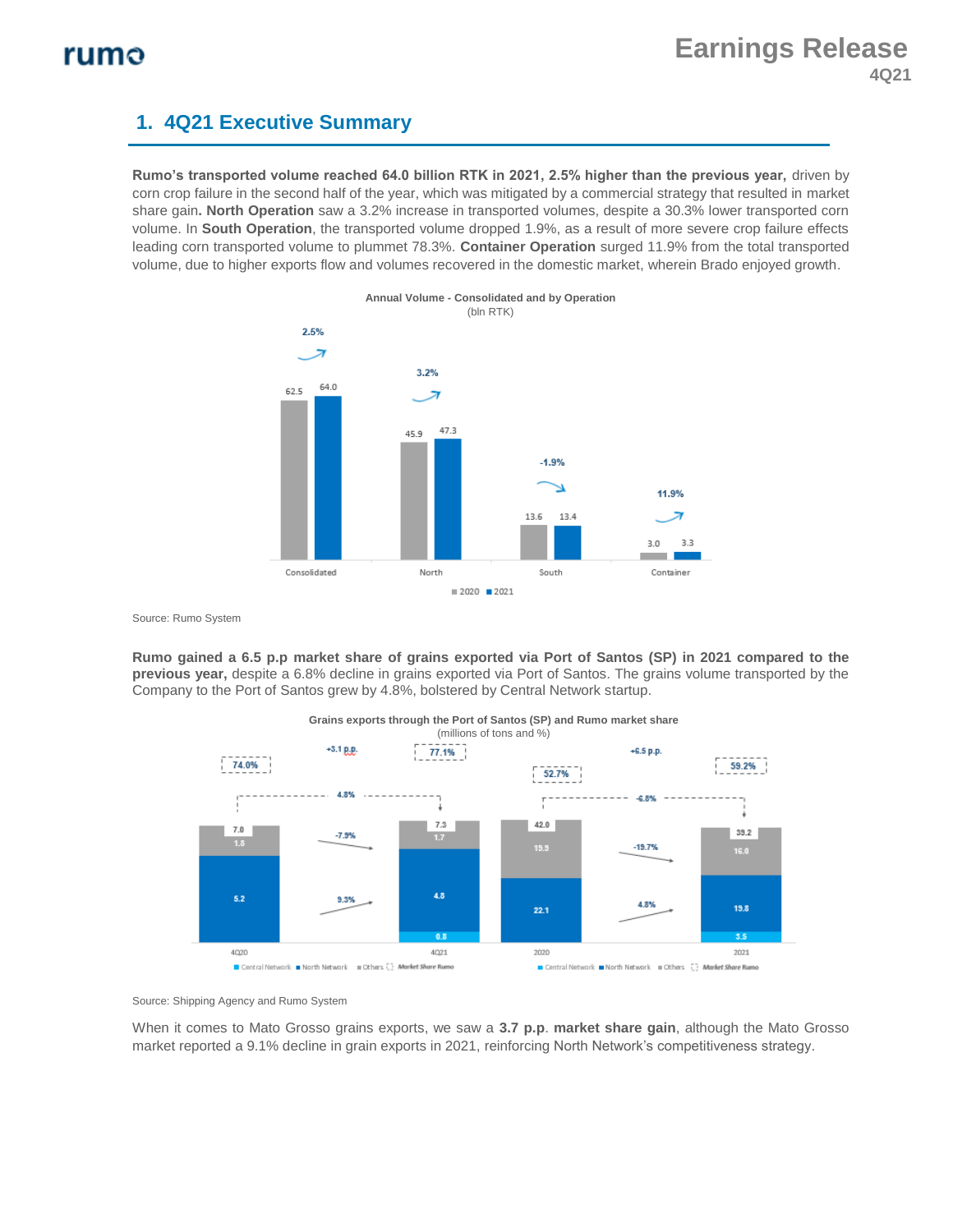

**Grains exports in MT** (millions of tons and %)

Source: Rumo System

In the state of Goiás, despite a 21.6% shrinkage in grains exports, the startup of Simão and Rio Verde terminals made Rumo reach 47.7% market share in 4Q21, and 54% in December.



**Grains exports in GO**

Source: Rumo System

**South Operation lost 1.6 p.p. market share in grains transported to the ports of Paranaguá (PR)** and **São Francisco do Sul (SC)**. Volume to the South ports dropped 19.3%, while the market plummeted 14.9%. A temporary exemption of Paraná toll tariffs and corn crop failure drove truck freight shrinkage. During the same period, railway tariffs increased 14.7%, resulting in a lower market share for Rumo.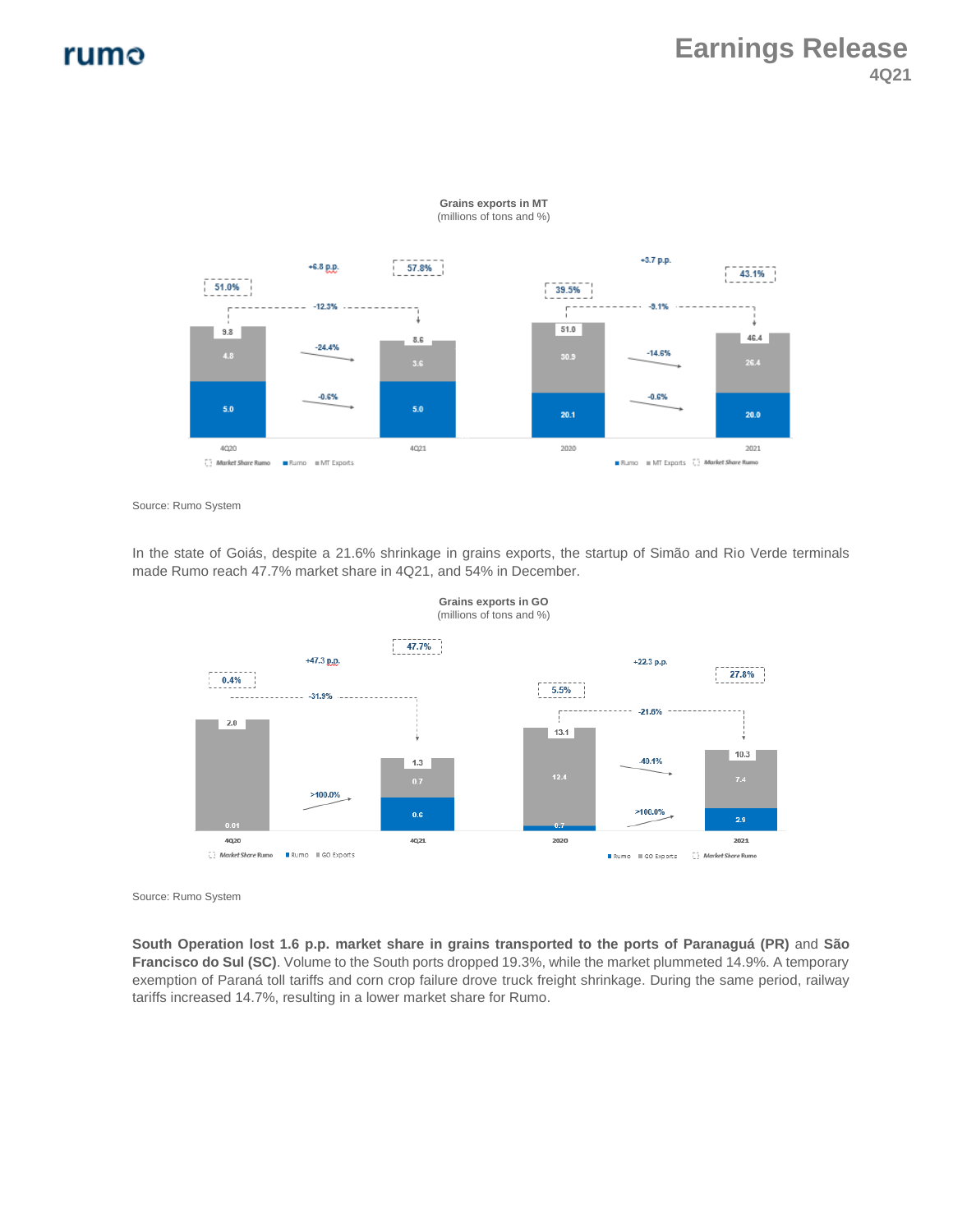## **Earnings Release 4Q21**

**Grain exports through the ports of Paranaguá (PR) and São Francisco (SC) and Rumo market share** (million tons and %)



Source: Shipping Agency and Rumo System

**Net revenue totaled R\$7,440 million in 2021, 6.8**% higher than in 2020, due to a 4.5% increase in consolidated tariff and 2.5% in volume. First-half tariffs reflected fuel price adjustments; in the second half these were adversely affected by corn crop failure, grains volume caught in more distant regions, and also by grains spot prices squeeze.

**EBITDA** came to R\$419 million in 4Q21 and R\$3,350 million in 2021. Due to corn crop failure in the second half of the year, the volume and tariff growth, with the strategy of gaining market share, that was designed to take advantage of all the installed capacity, was insufficient to cover the higher variable cost and inflationary pressure over fixed costs. As a result, the EBITDA margin ended in 2021 at 45%. **Variable cost** rose 18.3%, driven by a 47% fuel price increase that resulted in 43.5% higher fuel expenses, despite a 3.5% energy efficiency gain. **Fixed costs, general and administrative expenses** surged 9.3%, primarily due to inflation and collective bargaining agreement effects, besides the Central Network startup.

Rumo posted a **net income** of R\$156 million in 2021, driven by the same variables that affected EBITDA. Net debt totaled R\$9.4 billion in 2021 and leverage reached 2.8x comprehensive net debt/LTM EBITDA.

Regarding the **soybean** market, in 2022, according to Agroconsult's projections, Brazil should have a harvest of 127 million tons of which 78 million should be exported. The states of Mato Grosso and Goiás expect records of production in 2022. While the state of Mato Grosso should produce nearly 40 million tons,11.2% higher than the 20/21 crop, the state of Goiás expects to produce 15 million tons, 10.6% higher than the previous crop. Despite expected growth in the Mid-West region, the South region dry season has been reducing domestic production estimates, especially in the states of Rio Grande do Sul and Paraná. Among the key regions in which we operate, until February 10, 2022, soybean harvest in the South and Mid-West regions reported significant advances compared to the last five-year average, especially in the states of Mato Grosso and Paraná, where harvest reached 56.6% and 23.5% respectively, vs. the 41.4% and 11.9% averages on the same date.

As reported in previous quarters, **corn** crop failure impacted exports volume across the Brazilian states in the second half of 2021, also raised the need for Mato Grosso to address the low availability of this commodity in other domestic market states. We estimate a record production for 2022, nearly 111 million tons, of which, approximately 34 million should be exported, or a 62% increase compared to 2021. Unlike 2021 which saw soybean crop delay, a significant planting and harvest anticipation compared to the last five-year average, should allow a more favorable window for corn cultivation and harvest, thus, for the time being, we can see a positive outlook for the 2022 crop. Until February 10, 2022, corn planted in the Mid-South region reached 41.6% of the planted area, versus the last five-year average of 24.8%. In the state of Mato Grosso, the indicator stood at 63.9% and in Paraná 33.5%, while the historical average for the states on the same date is 42.4% and 15.1%, respectively.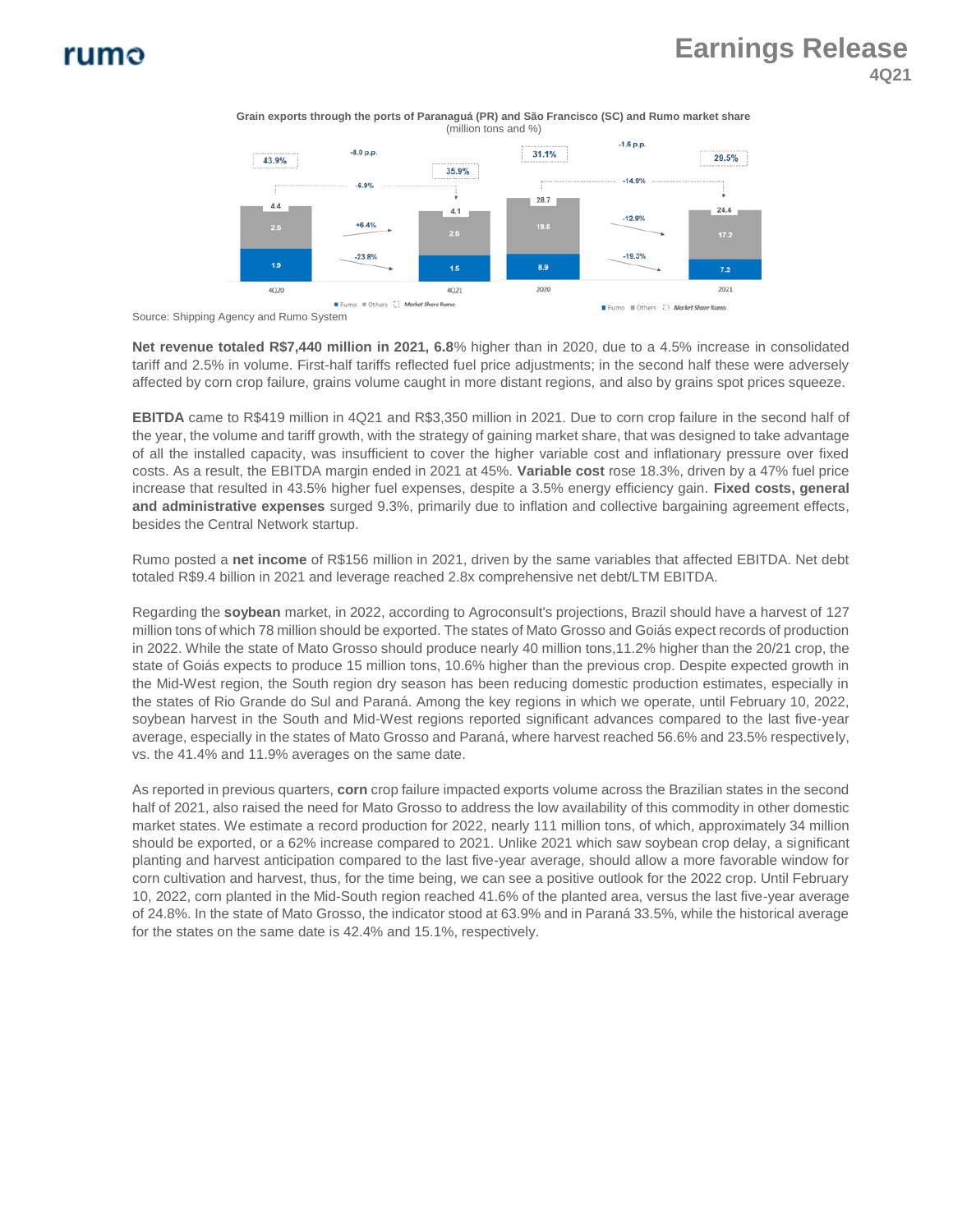## **Earnings Release 4Q21**



Source: IM Rumo, Agroconsult and Cargonave. Note: (e) – estimate

In the **environmental, social, and governance (ESG) agenda**, the Company reported relevant advances. Below, are the 2021 highlights:

#### **Sustainability Indexes**:

For the first time, in 2022, Rumo joins the Corporate Sustainability Index (ISE). Rumo is the single logistics company to compose Brazil's Stock Exchange (B3) key sustainability index portfolio. Rumo also advanced climate change mitigation actions, represented by an improved grade in the Carbon Disclosure Program (CDP), from B- to B+. Rumo also composes the Efficient Carbon Index portfolio - ICO2, an indicator created by B3 in partnership with Brazilian Development Bank (BNDES). This index is composed of companies' stocks participating in IBrX-50 (average stock performance tracking changes in the prices of 50 most actively traded and representative stocks of the Brazilian stock market), that undertook to assume transparent practices concerning greenhouse gases emissions (GHG), affirming their concern with global warming.

#### **Advances and commitments**:

For the first time, our Annual Sustainability Report indicators were assured by a third party, reiterating data reliability and our commitment to transparency. The Report also includes relevant improvements, such as the creation of two new sustainable development commitments, focused on devising sustainability actions with customers and suppliers, besides the target of ensuring the 100% traceability of agricultural commodities by 2025. In 2021, we also included ESG goals in employees' variable compensation and we reported an increased number of women holding positions in our Board of Directors, who currently represent 3 out of 10 sitting members. The Rumo Institute was created in the third quarter and initiated its activities targeting youngsters and adolescents. The first class was inaugurated in the city of Rondonópolis/MT. Rumo also adhered to the Ethos Institute's Business Pact for Integrity and Against Corruption and is a signatory of the UN Women Empowerment Principles. Reinforcing its strategy of raising sustainability-related funds, Rumo carried out two operations in 2021, ending the year with 30.5% of sustainable debts compared to the total.

#### **Recognitions**:

Reinforcing the Company's commitment to transforming the railway modal and Brazil's logistics chain, Rumo was ranked first in the "Logistics" category by the "As melhores da Isto É Dinheiro 2021" award and in the "Infrastructure" category by Época 360º. Rumo is also ranked amongst the150 most groundbreaking companies, according to "Valor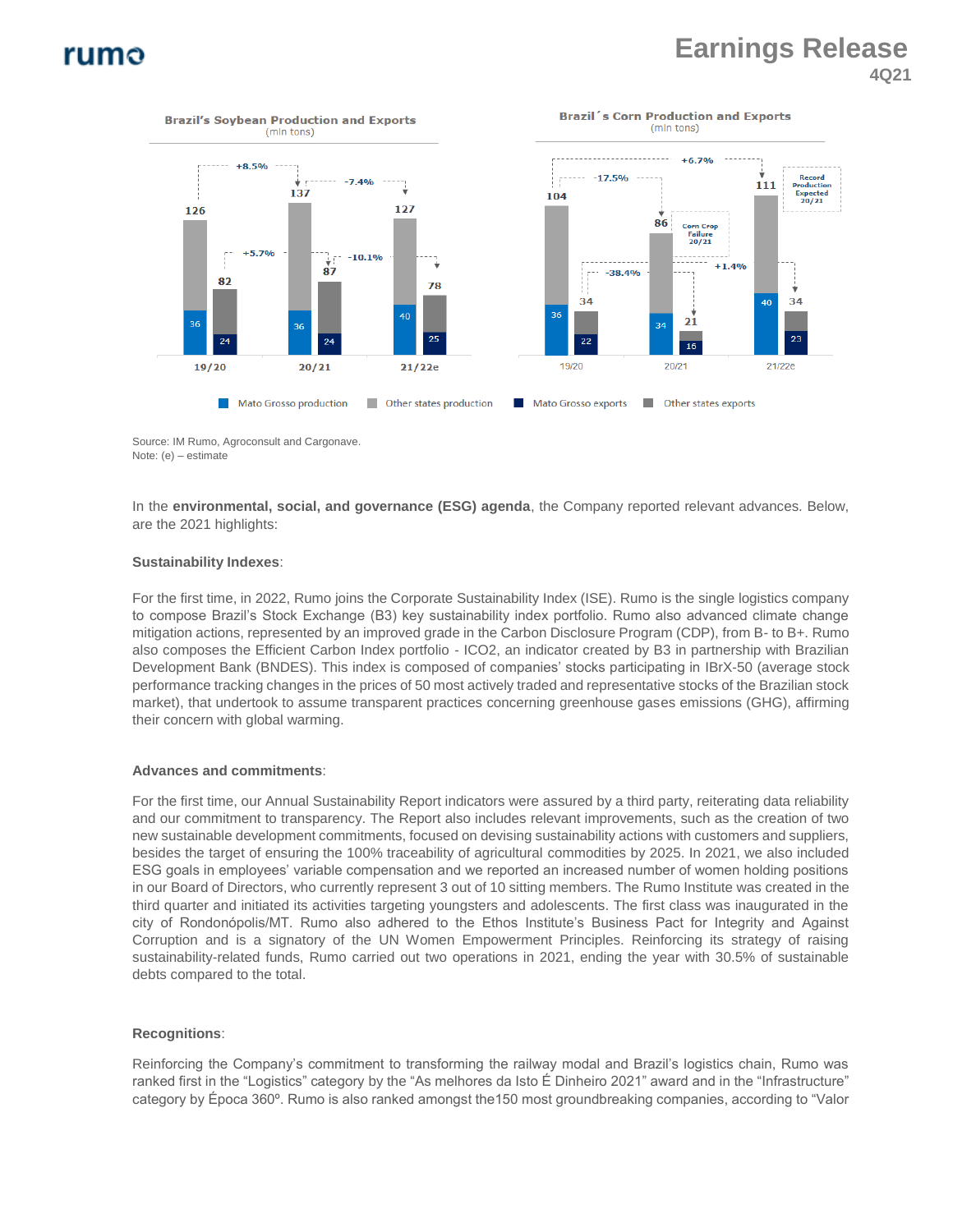# **Earnings Release 4Q21**

Econômico", and won the Gold Seal by the Brazilian GHG Protocol Program. Rumo won the Women on Board Seal from UN Women as recognition, for maintaining, at least, two women on board.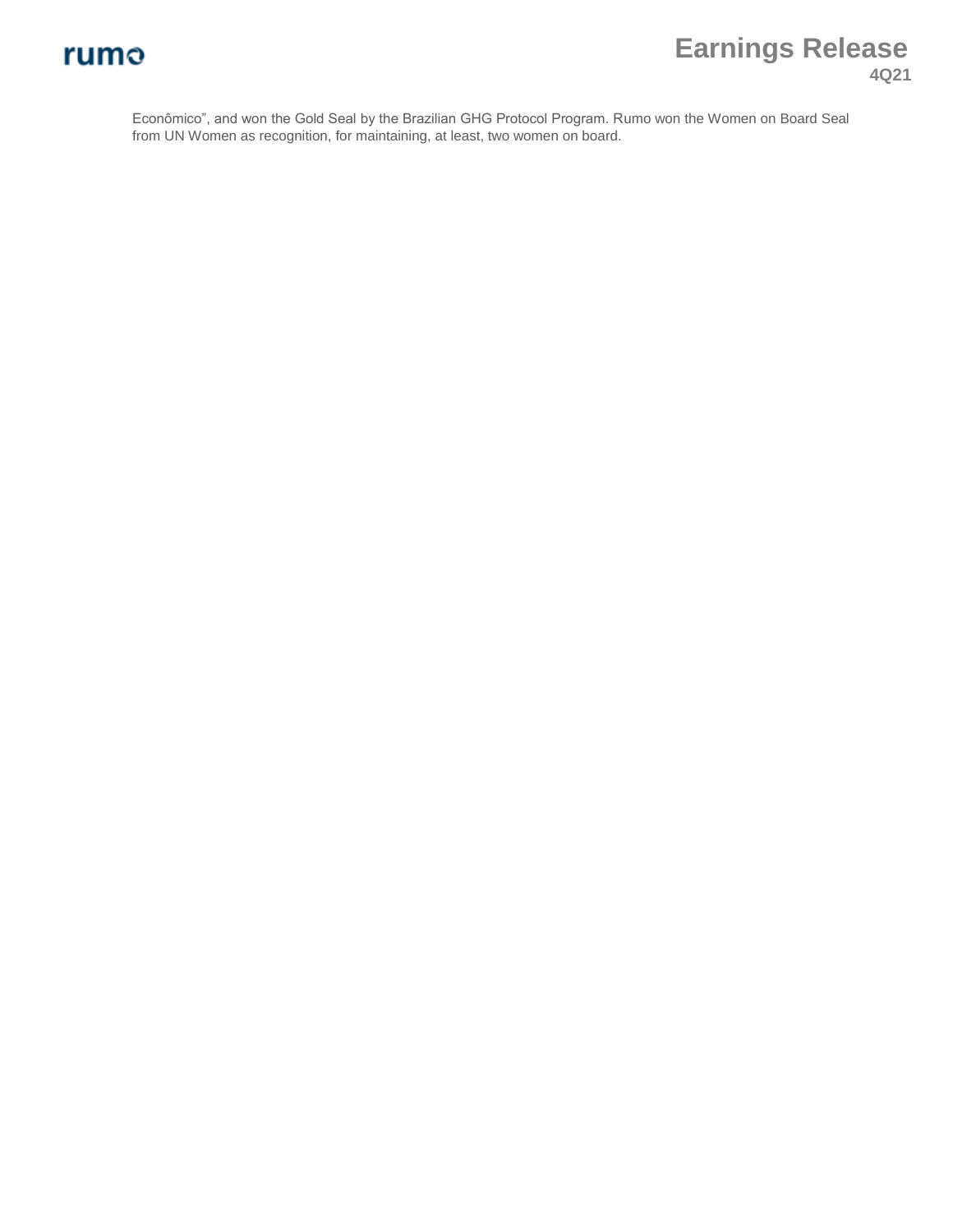| 4Q21   | 4Q20   | $Chg.$ % | <b>Summary of financial information</b><br>(Amounts in BRL mln) | 2021   | 2020   | $Chg.$ % |
|--------|--------|----------|-----------------------------------------------------------------|--------|--------|----------|
| 15,883 | 16,197 |          | -1.9% Total transported volume (millions RTK)                   | 64,028 | 62,458 | 2.5%     |
| 12,852 | 13,216 | $-2.8%$  | <b>Agricultural products</b>                                    | 51,800 | 51,830 | $-0.1%$  |
| 2,145  | 273    | $>100\%$ | Soybean                                                         | 20,892 | 17,453 | 19.7%    |
| 2,116  | 2,001  | 5.8%     | Soybean meal                                                    | 8,512  | 7,548  | 12.8%    |
| 5,834  | 7,497  | $-22.2%$ | Corn                                                            | 12,538 | 17,173 | $-27.0%$ |
| 1,269  | 1,902  | $-33.3%$ | Sugar                                                           | 4,668  | 5,011  | $-6.8%$  |
| 1,309  | 1,388  | $-5.7%$  | Fertilizers                                                     | 5,008  | 4,465  | 12.2%    |
| 177    | 155    | 15.0%    | <b>Others</b>                                                   | 182    | 180    | $-1.1%$  |
| 2,199  | 2,150  | 2.3%     | <b>Industrial products</b>                                      | 8,918  | 7,672  | 16.2%    |
| 1,330  | 1,295  | 2.7%     | <b>Fuels</b>                                                    | 5,298  | 4,367  | 21.3%    |
| 869    | 854    | 1.7%     | Wood, pulp and paper                                            | 3,619  | 3,305  | 9.5%     |
| 832    | 832    | n/a      | <b>Containers</b>                                               | 3,309  | 2,956  | 11.9%    |
| 78.6   | 83.8   | $-6.1%$  | Average transportation yield (R\$/000 RTK) <sup>3</sup>         | 98.1   | 93.9   | 4.5%     |
| 1,512  | 1,662  |          | -9.0% Net revenue                                               | 7,440  | 6,966  | 6.8%     |
| 1,249  | 1,358  | $-7.9%$  | Transportation                                                  | 6,279  | 5,864  | 7.1%     |
| 88     | 88     | n/a      | Port loading                                                    | 353    | 359    | $-1.7%$  |
| 135    | 210    | $-35.7%$ | Logistic solution <sup>4</sup>                                  | 501    | 647    | $-22.5%$ |
| 40     | 6      | $>100\%$ | Other revenues <sup>5</sup>                                     | 307    | 96     | >100%    |
| 419    | 757    |          | -44.7% EBITDA                                                   | 3,350  | 3,664  | $-8.6%$  |
| 27.7%  | 46.0%  |          | $-18.2$ p.p. EBITDA margin $(\%)$                               | 45.0%  | 52.6%  | $-14.6%$ |

### **2. Consolidated Operating and Financial Indicators**

Note 3: Average transport tariff considering the final value of the customer (container), without take-or-pay and right-of-way.

Note 4: Revenue from sugar transportation using other railways or road transport.

Note 5: Includes revenue for the right-of-way of other highways, and revenue for volumes contracted and not executed according to commercial agreements (take-or-pay), among others.

| 4Q21  | 4Q20                | Chg.        | <b>Yield by Operation</b><br>North Operation <sup>6</sup> | 2021  | 2020  | Chg.        |  |  |  |  |  |
|-------|---------------------|-------------|-----------------------------------------------------------|-------|-------|-------------|--|--|--|--|--|
| 69.7  | 80.6                | $-13.5%$    | <b>Yield (R\$/000 RTK)</b>                                | 92.9  | 91.8  | 1.2%        |  |  |  |  |  |
| 75.1% | 73.5%               | 1.5 p.p.    | % Volume                                                  | 73.9% | 73.4% | 0.5 p.p.    |  |  |  |  |  |
|       |                     |             | <b>South Operation</b>                                    |       |       |             |  |  |  |  |  |
| 105.8 | 93.1                | 13.6%       | <b>Yield (R\$/000 RTK)</b>                                | 116.4 | 101.5 | 14.7%       |  |  |  |  |  |
| 19.7% | 21.3%               | $-1.6$ p.p. | % Volume                                                  | 20.9% | 21.8% | $-0.9$ p.p. |  |  |  |  |  |
|       |                     |             | <b>Container Operation</b>                                |       |       |             |  |  |  |  |  |
| 105.0 | 90.8                | 15.6%       | <b>Yield (R\$/000 RTK)</b>                                | 97.5  | 91.3  | 6.8%        |  |  |  |  |  |
| 5.2%  | 5.1%                | $0.1$ p.p.  | % Volume                                                  | 5.2%  | 4.7%  | 0.4 p.p.    |  |  |  |  |  |
|       | <b>Consolidated</b> |             |                                                           |       |       |             |  |  |  |  |  |
| 78.6  | 83.8                | $-6.1%$     | Yield (R\$/000 RTK)                                       | 98.1  | 93.9  | 4.5%        |  |  |  |  |  |

Note 6: As of 1Q21, includes the Central Network amounts.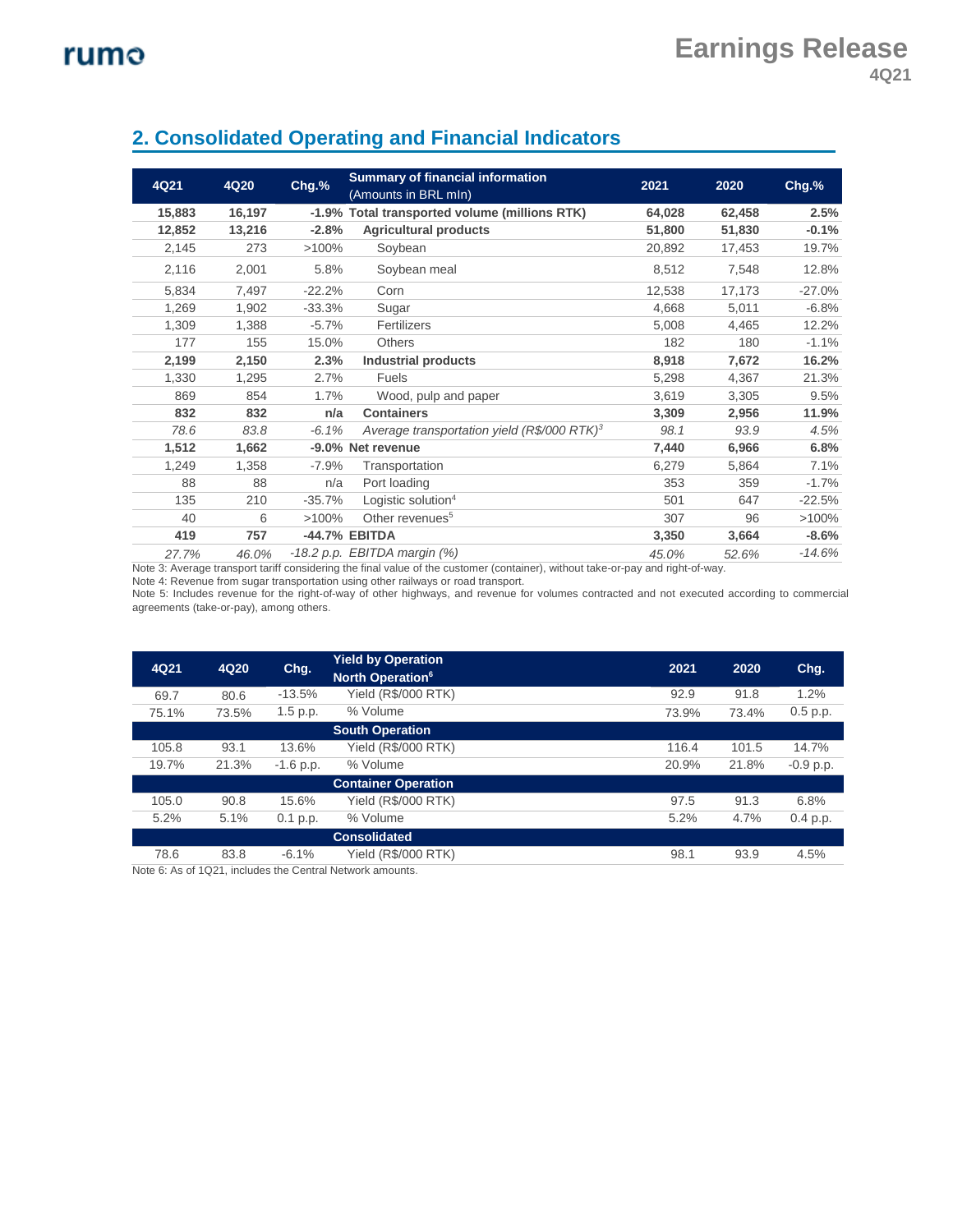## **3. Results by Business Units**

#### **Business Units**

The business units (reportable segments) are organized as follows:

- **North Operation** North Network, Paulista Network, Central Network and Port Operation in Santos
- **south Operation** West Network and South Network
- **Container Operation** Container operations, including Brado Logística

| <b>Results by business unit</b><br>4Q21         | <b>North</b><br>Operation <sup>7</sup> | <b>South</b><br><b>Operation</b> | <b>Container</b><br><b>Operation</b> | <b>Consolidated</b> |
|-------------------------------------------------|----------------------------------------|----------------------------------|--------------------------------------|---------------------|
| <b>Transported volume (million RTK)</b>         | 11,923                                 | 3.128                            | 832                                  | 15,883              |
| Net revenue                                     | 1.075                                  | 347                              | 91                                   | 1,512               |
| Costs of services                               | (913)                                  | (370)                            | (88)                                 | (1, 371)            |
| Gross profit (loss)                             | 162                                    | (24)                             | 3                                    | 141                 |
| Gross margin (%)                                | 15.1%                                  | $-6.9%$                          | 2.8%                                 | 9.3%                |
| Seles, general and administrative expenses      | (111)                                  | (23)                             | (9)                                  | (144)               |
| Other operating revenue (expenses) & eq. pickup | (67)                                   | (12)                             | 19                                   | (59)                |
| Depreciation and amortization                   | 333                                    | 133                              | 15                                   | 481                 |
| <b>EBITDA</b>                                   | 317                                    | 75                               | 27                                   | 419                 |
| EBITDA margin (%)                               | 29.5%                                  | 21.6%                            | 29.9%                                | 27.7%               |

| <b>Results by business unit</b><br>2021         | <b>North</b><br>Operation <sup>7</sup> | <b>South</b><br><b>Operation</b> | <b>Container</b><br><b>Operation</b> | <b>Consolidated</b> |
|-------------------------------------------------|----------------------------------------|----------------------------------|--------------------------------------|---------------------|
| <b>Transported volume (million RTK)</b>         | 47,335                                 | 13,383                           | 3.309                                | 64,028              |
| Net revenue                                     | 5.480                                  | 1.624                            | 336                                  | 7,440               |
| Costs of services                               | (3,524)                                | (1,500)                          | (328)                                | (5, 352)            |
| Gross profit (loss)                             | 1.956                                  | 124                              | 8                                    | 2,088               |
| Gross margin (%)                                | 35.7%                                  | 7.6%                             | 2.3%                                 | 28.1%               |
| Seles, general and administrative expenses      | (384)                                  | (92)                             | (36)                                 | (512)               |
| Other operating revenue (expenses) & eq. pickup | (18)                                   | (62)                             | 23                                   | (56)                |
| Depreciation and amortization                   | 1.254                                  | 522                              | 54                                   | 1,831               |
| <b>EBITDA</b>                                   | 2.808                                  | 492                              | 50                                   | 3,350               |
| EBITDA margin (%)                               | 51.2%                                  | 30.3%                            | 14.9%                                | 45.0%               |

Note 7: As of 1Q21, it includes the Central Network amounts.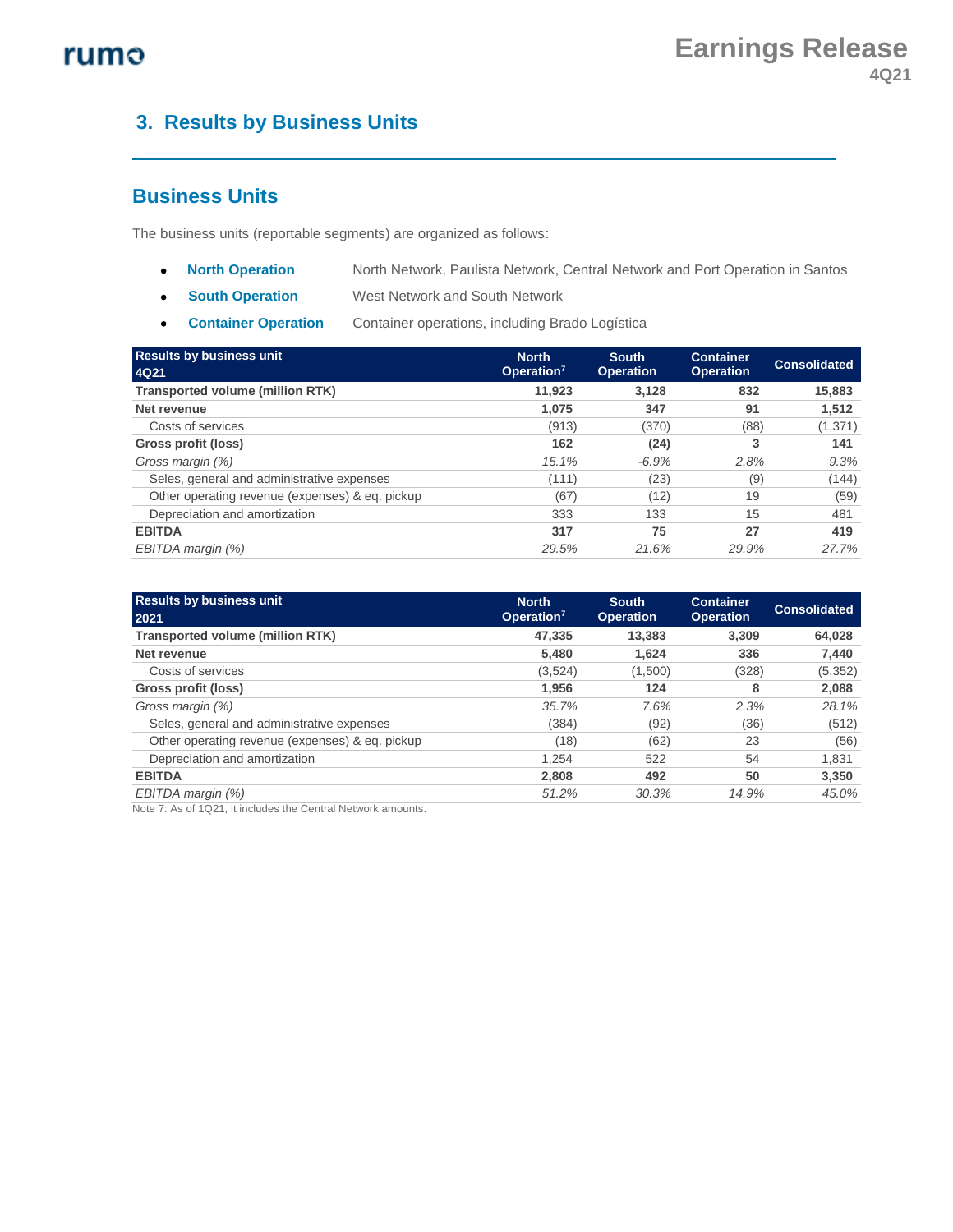#### **North Operation**

| 4Q21   | 4Q20   | Chg.%    | <b>Operational figures</b>                                | 2021   | 2020                     | $Chg$ .% |
|--------|--------|----------|-----------------------------------------------------------|--------|--------------------------|----------|
| 11,923 | 11,911 |          | 0.1% Total transported volume (millions RTK)              | 47.335 | 45.862                   | 3.2%     |
| 10,547 | 10,658 | $-1.0%$  | <b>Agricultural products - Consolidated</b>               | 42,060 | 41,436                   | 1.5%     |
| 9,605  | 10,658 | $-9.9%$  | Agricultural products - North and Paulista Operation      | 38,381 | 41,436                   | $-7.4%$  |
| 943    | ٠      | $>100\%$ | Soybean                                                   | 13,642 | 12,567                   | 8.5%     |
| 1,703  | 1,868  | $-8.8%$  | Soybean meal                                              | 7,348  | 6,904                    | 6.4%     |
| 5,162  | 6,477  | $-20.3%$ | Corn                                                      | 10,714 | 15,377                   | $-30.3%$ |
| 641    | 1,076  | $-40.5%$ | Sugar                                                     | 2,267  | 2,679                    | $-15.4%$ |
| 1,156  | 1,236  | $-6.5%$  | Fertilizers                                               | 4,410  | 3,909                    | 12.8%    |
| 942    | ٠      | $>100\%$ | <b>Agricultural products - Central Operation</b>          | 3,679  | $\overline{\phantom{a}}$ | >100%    |
| 230    | $\sim$ | $>100\%$ | Sovbean                                                   | 1,815  | $\overline{\phantom{a}}$ | $>100\%$ |
| 223    | ۰.     | $>100\%$ | Soybean meal                                              | 429    | $\overline{\phantom{a}}$ | $>100\%$ |
| 488    | ٠      | $>100\%$ | Corn                                                      | 1,434  | $\overline{\phantom{a}}$ | >100%    |
| 1,376  | 1,253  | 9.8%     | <b>Industrial products - North and Paulista Operation</b> | 5,275  | 4,426                    | 19.2%    |
| 870    | 805    | 8.1%     | <b>Fuels</b>                                              | 3,381  | 2,623                    | 28.9%    |
| 506    | 448    | 12.9%    | Industrials                                               | 1,895  | 1,803                    | 5.1%     |
| 69.7   | 80.6   |          | -13.5% Average transportation yield <sup>8</sup>          | 92.9   | 91.8                     | 1.2%     |
|        |        |          |                                                           |        |                          |          |
| 2,897  | 3,533  |          | -18.0% Total volume loaded (TU '000)                      | 12,493 | 14,447                   | $-13.5%$ |
| 30.3   | 24.9   |          | 21.9% Average loading yield (R\$/TU)                      | 28.2   | 24.8                     | 13.7%    |

Note 8: The 4Q21 tariff considers the volumes of Central Network, which became operational in the first quarter.

**Total volume transported in North Operation reached 47.3 billion RTK in 2021,** 3.2% higher than in 2020. Performance was primarily impacted by corn crop failure, resulting in a 30.3% corn loss compared to the previous year. A reduced volume was mitigated by market share gains and improved fuel and fertilizer transportation performance that jumped 28.9% and 12.8% respectively, besides the Central Network startup that recorded 3.7 billion RTK in 2021.

|       | 4Q20 <sup>9</sup> | $Chg.$ % | <b>Financial results</b>                             |          |          |             |
|-------|-------------------|----------|------------------------------------------------------|----------|----------|-------------|
| 4Q21  |                   |          | (Amounts in BRL mln)                                 | 2021     | $2020^9$ | $Chg.$ %    |
| 1,075 | 1,257             |          | -14.5% Net revenue                                   | 5,480    | 5,271    | 4.0%        |
| 831   | 960               | $-13.4%$ | Transportation                                       | 4,399    | 4,210    | 4.5%        |
| 135   | 210               | $-35.7%$ | Logistic solution                                    | 501      | 647      | $-22.5%$    |
| 88    | 88                | 0.0%     | Port loading                                         | 353      | 359      | $-1.7%$     |
| 21    | (1)               | $>100\%$ | Other revenues <sup>10</sup>                         | 227      | 55       | $>100\%$    |
| (913) | (851)             |          | 7.3% Costs of services                               | (3,524)  | (3, 134) | 12.4%       |
| (384) | (391)             | $-1.8%$  | Variable costs                                       | (1,529)  | (1, 362) | 12.3%       |
| (198) | (193)             | 2.4%     | Fixed costs                                          | (750)    | (720)    | 4,1%        |
| (331) | (267)             | 24.0%    | Depreciation and amortization                        | (1, 245) | (1,052)  | 18.3%       |
| 162   | 406               |          | -60.1% Gross profit                                  | 1,956    | 2,137    | $-8.5%$     |
| 15.1% |                   |          | 32.4% -17.3p.p. Gross margin (%)                     | 35.7%    | 40.5%    | $-4.8$ p.p. |
| (111) | (98)              |          | 14.1% Selling, general and administrative expenses   | (384)    | (313)    | 22.7%       |
| (67)  | 67                |          | >100% Other op. revenue (expenses) and equity pickup | (18)     | 261      | $>100\%$    |
| 333   | 294               |          | 13.5% Depreciation and amortization                  | 1,254    | 1,156    | 8.5%        |
| 317   | 669               |          | -52.6% EBITDA                                        | 2,808    | 3,240    | $-13.3%$    |
| 29.5% | 54.2%             |          | $-25$ p.p. EBITDA margin $(%)$                       | 51.2%    | 61.6%    | $-10$ p.p.  |

Note 9: It includes the effects of Central Network in 4Q20, therefore, the 4Q20 results differ from previously published figures. Note 10: It Includes revenue from the right-of-way of other railways and revenue from volumes contracted and not executed according to commercial agreements (take-or-pay) and transshipment volume.

**EBITDA** totaled R\$317 million in 4Q21 and R\$2,808 million in 2021, 13.3% lower than in the previous year. Corn crop failure impacted volumes and tariffs in the second half. Fuel costs transfer structure also drove lower EBITDA margin. **Fixed costs, general and administrative expenses** increased by 9.8% year-on-year, driven by higher personnel expenses (collective bargaining agreement), other expenses inflation, and the Central Network startup. **Variable costs** surged 12.3%, mainly due to 46% higher fuel prices, despite a 4% energy efficiency gain.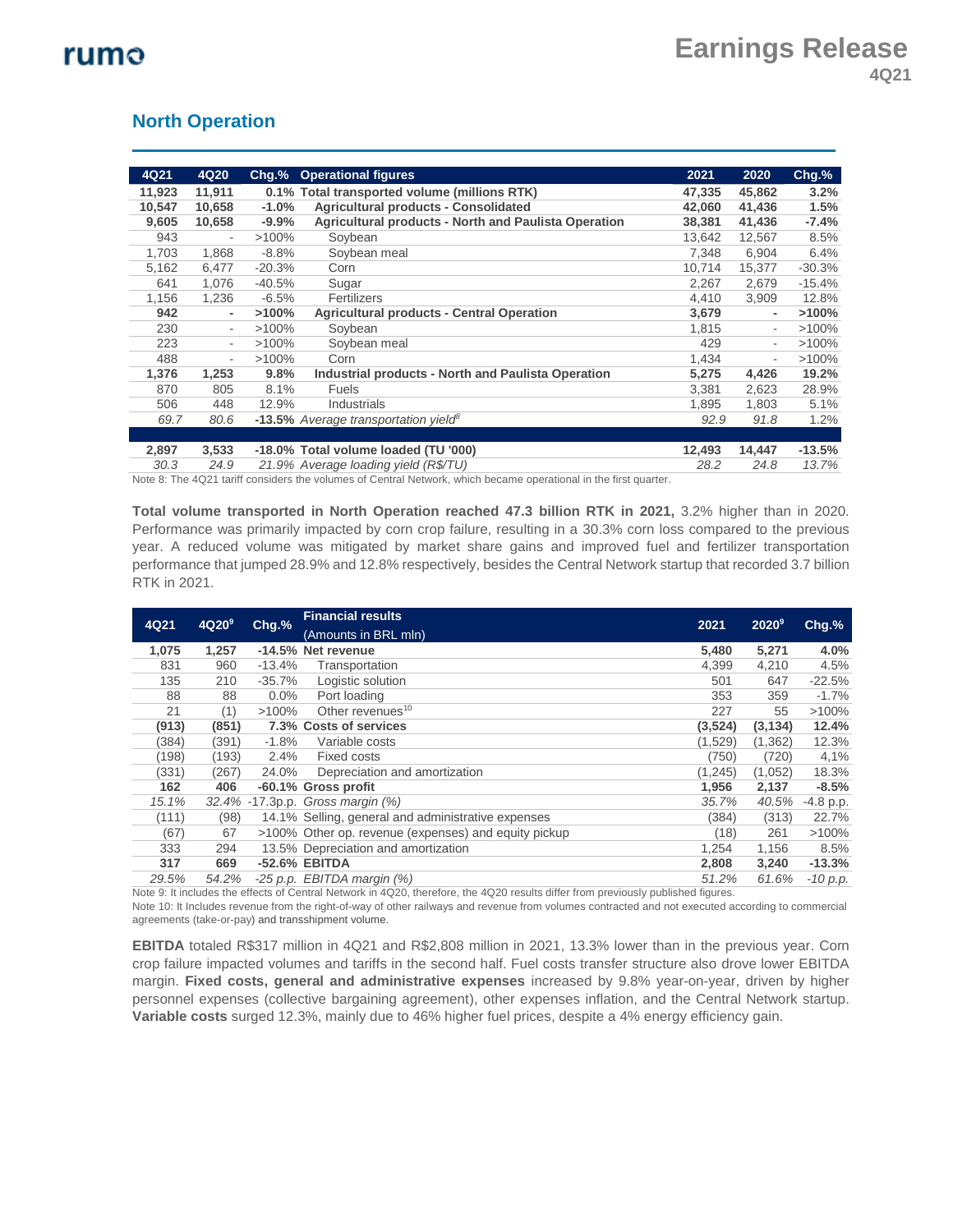| 4Q21  | 4Q20  |          | <b>Chg.% Operational figures</b>       | 2021   | 2020   | Chg.%    |
|-------|-------|----------|----------------------------------------|--------|--------|----------|
| 3,128 | 3.454 |          | -9.4% Transported volume (million RTK) | 13.383 | 13.640 | $-1.9%$  |
| 2,305 | 2,557 | $-9.9%$  | <b>Agricultural products</b>           | 9.740  | 10.394 | $-6.3%$  |
| 972   | 273   | $>100\%$ | Sovbean                                | 5.435  | 4,886  | 11.2%    |
| 189   | 132   | 43.1%    | Soybean meal                           | 735    | 644    | 14.1%    |
| 183   | 1.020 | $-82.0%$ | Corn                                   | 390    | 1.796  | $-78.3%$ |
| 628   | 826   | $-23.9%$ | Sugar                                  | 2.401  | 2,332  | 2.9%     |
| 153   | 152   | 1.0%     | Fertilizers                            | 598    | 556    | 7.6%     |
| 178   | 155   | 15.0%    | Other                                  | 182    | 180    | 0.8%     |
| 823   | 897   | $-8.2%$  | <b>Industrial products</b>             | 3.642  | 3,246  | 12.2%    |
| 460   | 491   | $-6.1%$  | Fuel                                   | 1.918  | 1.744  | 9.9%     |
| 363   | 406   | $-10.6%$ | Wood, pulp and paper                   | 1.725  | 1.502  | 14.8%    |
| 105.8 | 93.1  |          | 13.6% Average transportation yield     | 116.4  | 101.5  | 14.7%    |

#### **South Operation**

**South Operation saw a 1.9% decrease in volume transported in 2021 to 13.4 billion RTK,** reflecting the corn crop failure, more severe in the South region states, and the effects of temporary toll exemption in the state of Paraná. Other segments saw growth in 2021, especially industrial cargo (14.8%), soybean (11.2%), and fuel (9.9%).

| 4Q21    | 4Q20  | Chg.%      | <b>Financial results</b><br>(Amounts in BRL mln) | 2021    | 2020     | $Chg.$ %    |
|---------|-------|------------|--------------------------------------------------|---------|----------|-------------|
| 347     | 325   |            | 6.7% Net operating revenue                       | 1.624   | 1.410    | 15.2%       |
| 331     | 322   | 2.9%       | Transportation                                   | 1,558   | 1,384    | 12.5%       |
| 16      | 3     | $-100.0\%$ | Other revenues <sup>11</sup>                     | 66      | 26       | $-100.0\%$  |
| (370)   | (319) |            | 16.0% Cost of services                           | (1,500) | (1, 295) | 15.9%       |
| (113)   | (86)  | 31.5%      | Variable costs                                   | (436)   | (318)    | 36.8%       |
| (125)   | (128) | $-2.9%$    | Fixed costs                                      | (543)   | (489)    | 11.0%       |
| (133)   | (105) | 26.4%      | Depreciation and amortization                    | (521)   | (487)    | 7.0%        |
| (24)    | 6     |            | >100% Gross profit                               | 124     | 115      | 7.3%        |
| $-6.9%$ | 1.7%  |            | $-8.6$ p.p. Gross margin $(%)$                   | 7.6%    | 8.2%     | $-0.6 p.p.$ |
| (23)    | (26)  | $-11.4%$   | Seles, general and administrative expenses       | (92)    | (85)     | 8.3%        |
| (12)    | (13)  | $-8.5%$    | Other op. revenues (expenses) and equity pickup  | (62)    | (144)    | $-57.2%$    |
| 133     | 105   | 26.4%      | Depreciation and amortization                    | 522     | 488      | 7.0%        |
| 75      | 72    |            | 3.7% EBITDA                                      | 492     | 374      | 31.6%       |
| 21.6%   | 22.2% |            | $-0.6$ p.p. EBITDA margin $(\%)$                 | 30.3%   | 26.5%    | 3.8 p.p.    |

Note 11: It includes revenue from volumes contracted and not executed according to commercial agreements (take-or-pay).

**EBITDA totaled R\$75 million in 4Q21 and R\$492 million in 2021,** 31.6% higher than in the previous year, mainly reflecting a 14.7% increased tariff. **Variable cost** surged 36.8%, primarily driven by a 48% fuel price increase, while energy efficiency improved 1.6%. **Fixed costs, general and administrative expenses** rose 10.6%, mainly due to inflation and collective bargaining agreement effects. As a result, the EBITDA margin reached 30.3%, 3.8 p.p. higher than in 2020.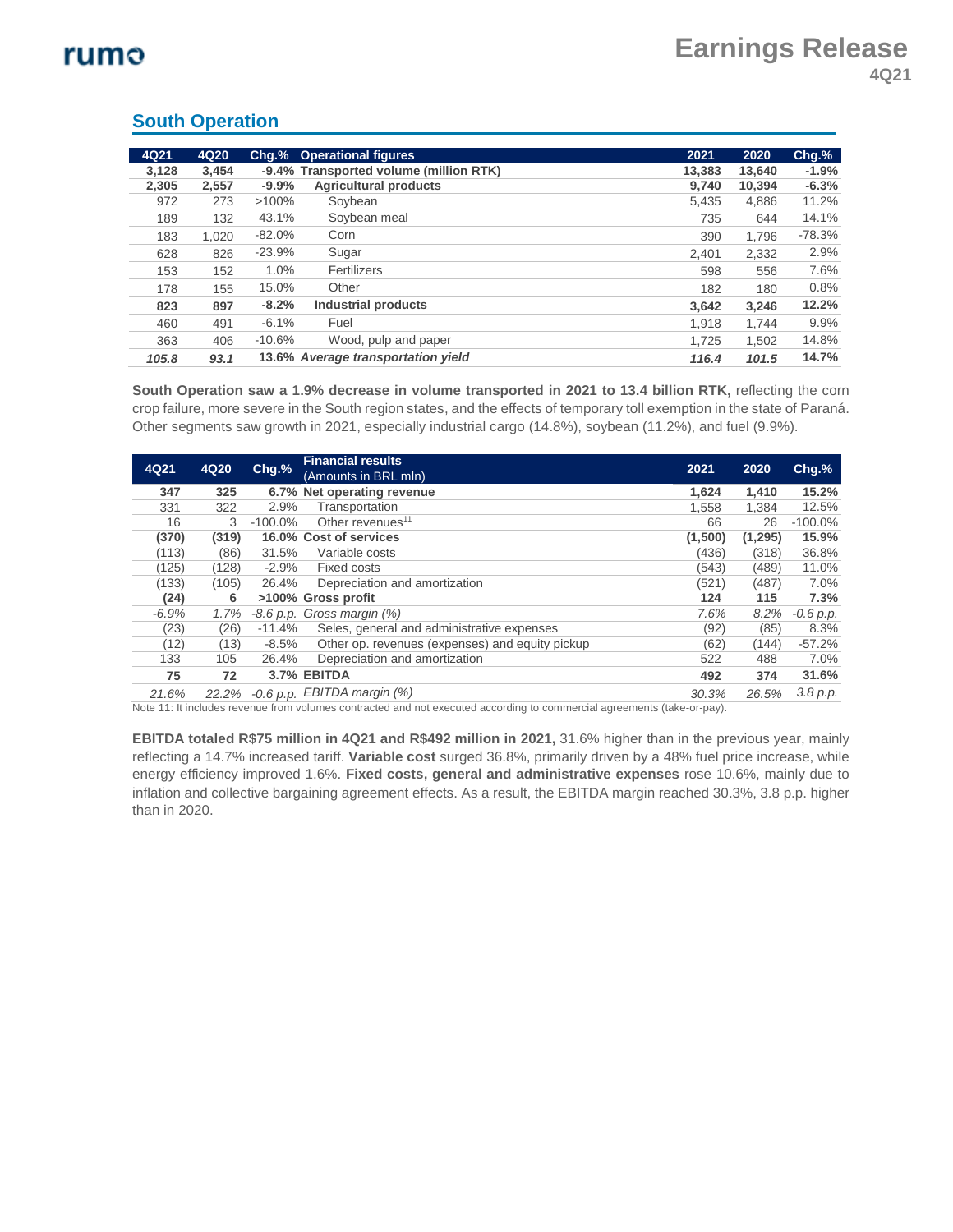### **Container Operation**

| $-4Q21$ | 4Q20   | <b>Chg.% Operational figures</b>             | 2021          | 2020  | $Cha.$ % |
|---------|--------|----------------------------------------------|---------------|-------|----------|
| 21.915  | 21.482 | 2.0% Total volume (Containers '000)          | 87.363 82.771 |       | 5.5%     |
| 105.0   | 90.8   | 15.6% Intermodal average yield (R\$/000 RTK) | 97.5          | 91.3  | 6.8%     |
| 832     | 832    | n/a Total volume (millions RTK)              | 3.309         | 2.956 | 11.9%    |

**Container Operation volumes in 2021 increased 11.9% vs. 2020 to 3,309 million RTK,** on the back of domestic market upturn, wherein Brado saw a solid expansion, +50% increase in agricultural products transportation and +40% of loads destined to Mato Grosso, especially agricultural pesticides, animal food, and fertilizers. Also, product export flow advanced, such as timber and cotton.

| 4Q21  | 4Q20           | $Chg$ .%  | <b>Financial results</b><br>(Amounts in BRL mln) | 2021  | 2020    | $Chg.$ %        |
|-------|----------------|-----------|--------------------------------------------------|-------|---------|-----------------|
| 91    | 80             |           | 14.1% Net revenue                                | 336   | 286     | 17.5%           |
| 87    | 76             | 15.6%     | Transportation                                   | 323   | 270     | 19.5%           |
| 3     | 4              | $-14.2%$  | Others revenues <sup>12</sup>                    | 13    | 16      | $-16.3%$        |
| (88)  | (78)           |           | 13.5% Costs of services                          | (328) | (294)   | 11.7%           |
| (49)  | (36)           | 36.9%     | Variable costs                                   | (177) | (128)   | 38.3%           |
| (25)  | (24)           | 2.5%      | <b>Fixed costs</b>                               | (98)  | (97)    | 0.6%            |
| (15)  | (18)           | $-17.7\%$ | Depreciation and amortization                    | (54)  | (69)    | $-22.2%$        |
| 3     | $\overline{2}$ |           | 40.3% Gross profit                               | 8     | (8)     | >100%           |
| 2.8%  | 2.3%           | 0.5 p.p.  | Gross margin (%)                                 | 2.3%  | $-2.8%$ | 5.1 p.p.        |
| (9)   | (8)            | 21.6%     | Seles, general and administrative expenses       | (36)  | (39)    | $-10.0\%$       |
| 19    | 3              | $>100\%$  | Other op. revenues (expenses) and equity pickup  | 23    | 25      | $-5.2%$         |
| 15    | 19             | $-20.8%$  | Depreciation and amortization                    | 54    | 72      | $-24.4%$        |
| 27    | 16             |           | <b>71.9% EBITDA</b>                              | 50    | 49      | 1.8%            |
| 29.9% | 19.9%          |           | 10.1 p.p. $EBITDA$ margin $(%)$                  | 14.9% |         | 17.2% -2.3 p.p. |

Note 12: Includes revenue from service units.

**Container Operation recorded an EBITDA of R\$27 million in 4Q21 and R\$50 million in 2021, 1.8% higher than in 2020.** Net operating revenue jumped 17.5%, due to an improved mix of products and favorable tariff negotiation**.**  Variable cost increased 38.3%, mainly due to higher fuel prices and higher road freight costs. **Fixed cost, general and administrative expenses** plummeted 1.5%. EBITDA margin reached 14.9% in 2021.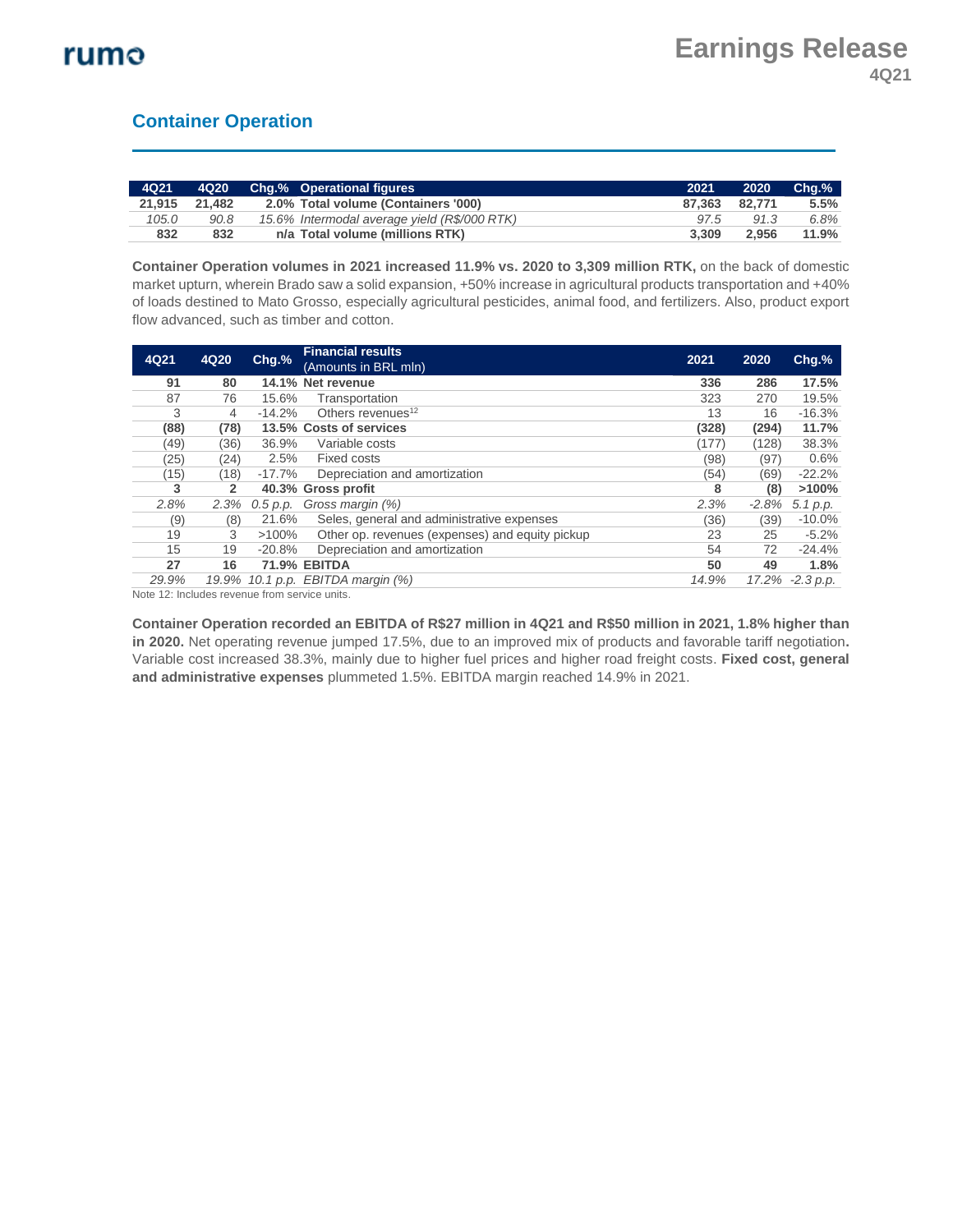### **4. Other Results**

### **Breakdown of Costs of Services Rendered, General & Administrative Expenses**

| 4Q21              | 4Q20     | Chg %    | <b>Consolidated Costs and Expenses</b><br>(Amounts in BRL mln)  | 2021     | 2020     | Chg %    |
|-------------------|----------|----------|-----------------------------------------------------------------|----------|----------|----------|
| (1, 515)          | (1, 379) |          | 9.9% Consolidated costs and Gereral and administrative expenses | (5,864)  | (5, 159) | 13.7%    |
| (546)             | (512)    | 6.5%     | <b>Variable Costs</b>                                           | (2,142)  | (1, 810) | 18.3%    |
| (461)             | (349)    | 31.8%    | Variable cost of rail transport                                 | (1,783)  | (1, 290) | 38.1%    |
| (337)             | (242)    | 39.2%    | <b>Fuel and lucricants</b>                                      | (1, 307) | (911)    | 43.5%    |
| (105)             | (92)     | 14.2%    | Own logistic costs <sup>13</sup>                                | (403)    | (311)    | 29.6%    |
| (18)              | (15)     | 20.8%    | Other variable costs <sup>14</sup>                              | (73)     | (69)     | 5.8%     |
| (89)              | (110)    | $-19.6%$ | Variable cost Logistic Solution <sup>15</sup>                   | (346)    | (452)    | $-23.4%$ |
| 4                 | (53)     | $>100\%$ | Variable cost Elevation                                         | (13)     | (67)     | $-81.4%$ |
| (488)             | (474)    | 2.9%     | <b>Fixed Costs and General and Administrative Expenses</b>      | (1,891)  | (1,731)  | 9.3%     |
| (230)             | (200)    | 15.2%    | Payroll expenses                                                | (891)    | (741)    | 20.2%    |
| (21)              | (29)     | $-29.3%$ | Maintenance                                                     | (141)    | (141)    | n/a      |
| (23)              | (21)     | 13.5%    | Third-party services                                            | (92)     | (76)     | 21.0%    |
| (45)              | (53)     | $-14.7%$ | Safety and facilities                                           | (185)    | (186)    | $-0.2%$  |
| (28)              | (43)     | $-35.4%$ | Other operational costs                                         | (81)     | (159)    | $-49.2%$ |
| (141)             | (129)    | 9.5%     | General and administrative expenses                             | (501)    | (428)    | 17.1%    |
| (481)<br>$\cdots$ | (392)    | 22.6%    | <b>Depreciation and Amortization</b><br>$\cdots$                | (1,831)  | (1,618)  | 13.1%    |

Note 13: Own logistics costs include sand, right-of-way, terminals, and other variable costs.

Note 14: Costs with rental of rolling stock, electricity, roadside in the Container Operation, and take-or-pay*.*

Note 15: Freight costs with third parties include road and rail freight contracted with other concessionaires.

In 2021, **variable cost** surged 18.3% vs. 2020. Higher fuel expenses stemmed from 47% higher fuel price, despite a 3.5% energy efficiency gain. Logistics costs soared 29.6%, driven by inflation effects, increased road costs, and Central Network startup.

**Fixed costs, general, and administrative expenses** rose 9.3% vs. 2020, reflecting higher expenses due to inflation, collective bargaining agreement, and the Central Network startup. Depreciation and amortization costs rose 13.1%, driven by higher investment levels.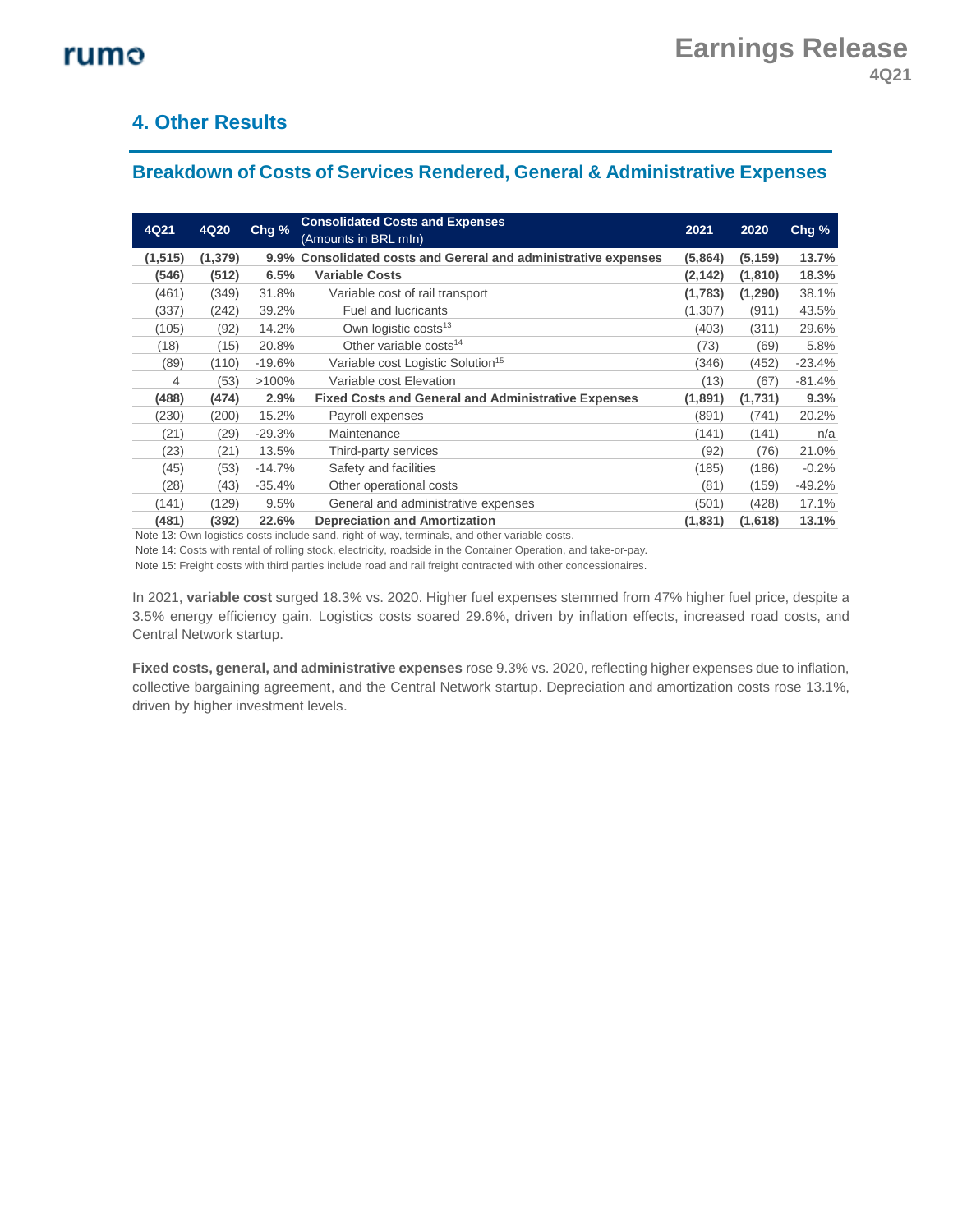#### **Financial Results**

| 4Q21  | 4Q20  | Chg.%     | <b>Financial Results</b>                         | 2021    | 2020     | $Chg.$ % |
|-------|-------|-----------|--------------------------------------------------|---------|----------|----------|
|       |       |           | (Amounts in BRL mln)                             |         |          |          |
| (368) | (223) |           | 65.2% Cost of bank debt <sup>16</sup>            | (992)   | (901)    | 10.1%    |
| (2)   | (12)  | $-83.2\%$ | Charges over leasing                             | (31)    | (48)     | $-35.5%$ |
| 139   | 35    | $>100\%$  | Financial income from investments                | 311     | 135      | >100%    |
| (232) | (200) |           | 16.2% $(=)$ Cost of broad net debt               | (713)   | (815)    | $-12.5%$ |
| (54)  | (19)  | $>100\%$  | Monetary variation on liabilities of concessions | (133)   | (108)    | 23.3%    |
| (78)  | (64)  | 21.8%     | Concession fee and operating lease <sup>17</sup> | (368)   | (501)    | $-26.7%$ |
| (103) | (23)  | $>100\%$  | Rates on contingencies and contracts             | (212)   | (152)    | 39.7%    |
| 22    | 2     | $>100\%$  | Other financial expenses                         | 66      | 102      | $-35.3%$ |
| (445) | (304) |           | 46.4% (=) Financial result                       | (1,360) | (1, 474) | $-7.7%$  |

Note 16: Includes interest, monetary variation, net income from derivative and other debt charges. Note 17: It considers adjustments in accordance with IFRS 16.

**The financial result** in 2021 came nearly 8% lower than in 2020. Bank debt cost surged due to CDI (interbank deposit certificate) increase, besides a higher gross debt balance on the back of funding in the period. This increase was partially mitigated by financial investments yield since cash in the period also increased. In addition, the following effects drove 2021 results compared to the previous year: (i) R\$183 million swap curve gain in the dissolution of 2024 and 2025 bonds; and (ii) an adverse effect in 2020, of R\$173 million, stemming from a change in the Company's derivatives mark-to-market methodology.

**Lease liability expenses** plummeted nearly 27% vs. 2020, reflecting lower prepayments of falling-due installments of railway concessions totaling R\$5.1 billion, in September 2020.

| 4Q21     | 4Q20     | Chg.%     | Income tax and social contribution<br>(Amounts in BRL mln)                                                                                                     | 2021    | 2020  | $Chg.$ %            |
|----------|----------|-----------|----------------------------------------------------------------------------------------------------------------------------------------------------------------|---------|-------|---------------------|
| (507)    | 36       |           | >100% Income (loss) before IT / SC                                                                                                                             | 160     | 475   | $-66.3%$            |
| 34.0%    | 34.0%    |           | 0 p.p. Theoretical rate IT / SC                                                                                                                                | 34.0%   | 34.0% | 0 p.p.              |
| 172      | (12)     |           | >100% Theoretical income (expenses) with IT / SC                                                                                                               | (54)    | (161) | $-66.3%$            |
|          |          |           | Adjustments to calculate the effective rate                                                                                                                    |         |       |                     |
| (82)     | (26)     | $>100\%$  | Tax losses and temporary differences not recognized $^{18}$                                                                                                    | (202)   | (145) | 39.3%               |
| 3        | 13       | $-76.0%$  | Tax incentives arising from the North Network <sup>19</sup>                                                                                                    | 200     | 109   | 83.5%               |
|          |          | n/a       | Equity pickup                                                                                                                                                  | 4       | 4     | n/a                 |
| 29       | (8)      | $>100\%$  | Other effects                                                                                                                                                  | 48      | 23    | >100%               |
| 123      | (33)     |           | >100% Income (expenses) with IT / SC                                                                                                                           | (4)     | (170) | $-97.4%$            |
| $-24.3%$ | $-91.7%$ | 67.4 p.p. | Effective rate (%)                                                                                                                                             | $-2.5%$ |       | $-35.8\%$ 33.3 p.p. |
| (75)     | (10)     | $>100\%$  | <b>IT/SC</b> current                                                                                                                                           | (551)   | (242) | >100%               |
| 198      | (23)     | $>100\%$  | <b>IT/SC</b> deferred<br>Nets 10: We ald not recept deferred income toy and accipie with signs on toy looses for certain acmonister due to a look of necessary | 546     | 72    | $>100\%$            |

#### **Income Tax and Social Contribution**

18: We did not record deferred income tax and social contributions on tax losses for certain companies due to a lack of prospects for future taxable income calculation.

Note 19: The North Network has SUDAM benefit which entitles a 75% reduction of IRPJ – corporate income tax (25% tax rate) until 2023.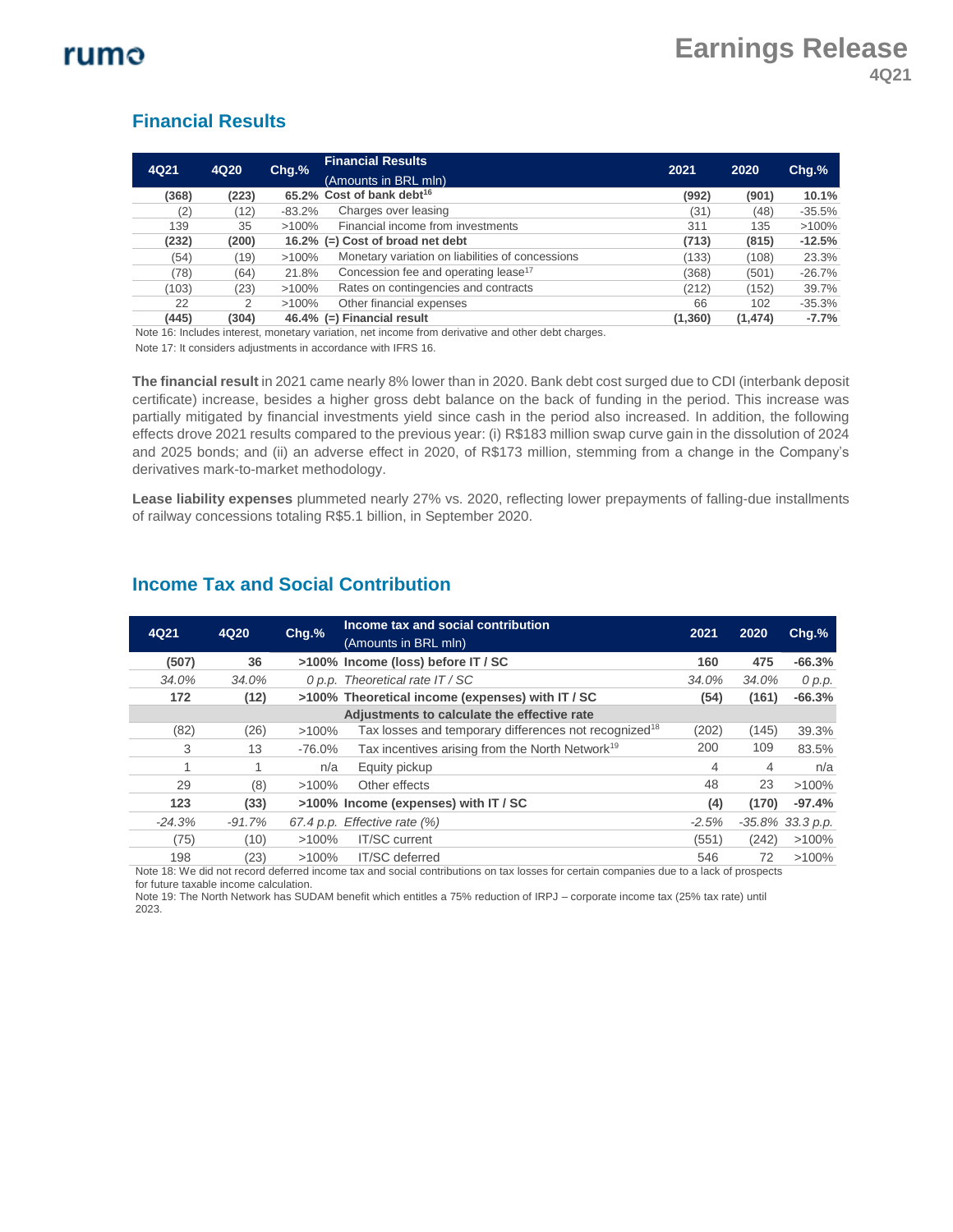## **5. Loans and Financing**

**Gross comprehensive indebtedness at the end of 4Q21 totaled R\$20.3 billion, 10.8% higher than in 3Q21**, mainly reflecting the 3<sup>rd</sup> debenture funding at Rumo Malha Paulista S.A., as well as the disbursement of Senior Notes 2032 at Rumo Luxembourg S.a.r.l. Also, a hedge structure linked to Bond 2025 was partially dissolved, resulting in a lower balance of net derivative instruments, which drove higher gross comprehensive debt. Net indebtedness totaled R\$9.4 billion. As a result, leverage reached **2.8x** (comprehensive net debt/LTM EBITDA).

| <b>Total indebtness</b>                         | 4Q21      | <b>3Q21</b> |          |
|-------------------------------------------------|-----------|-------------|----------|
| (Amounts in BRL mln)                            |           |             | $Chg.$ % |
| Commercial banks                                | 891       | 758         | 17.6%    |
| <b>NCE</b>                                      | 663       | 652         | $1.7\%$  |
| <b>BNDES</b>                                    | 3.061     | 3,231       | $-5.3%$  |
| <b>Debentures</b>                               | 8.081     | 6,866       | 17.7%    |
| Senior notes 2024, 2025 and 2028                | 8.483     | 8,319       | $2.0\%$  |
| <b>Total bank debt</b>                          | 21,179    | 19,826      | 6.8%     |
| Leases $^{20}$                                  | 179       | 193         | $-7.3\%$ |
| Net derivative instruments                      | (1,098)   | (1,741)     | $-36.9%$ |
| <b>Total broad gross debt</b>                   | 20,260    | 18,278      | 10.8%    |
| Cash and cash equivalents and securities        | (10, 874) | (9,278)     | 17.2%    |
| Total broad net debt                            | 9,385     | 9,000       | 4.3%     |
| Adjusted EBITDA LTM <sup>21</sup>               | 3,350     | 3.725       | $-10.1%$ |
| Leverage (Broad net debt / Adjusted EBITDA LTM) | 2.8x      | 2.4x        | 16.7%    |

Note 20: Excludes operating lease IFRS 16.

Note 21: The LTM EBITDA refers to the sum of the last 12 months of EBITDA.

Below, a breakdown of items that impacted the movement of Rumo's consolidated debt.

| <b>Bank gross indebtness</b><br>(Amounts in BRL mln)   | 4Q21      |
|--------------------------------------------------------|-----------|
| Inicial balance of broad net debt                      | 9,000     |
| Cash, cash equivalents and marketable securities       | (9,278)   |
| Inicial balance of gross broad debt                    | 18,278    |
| Itens with cash impact                                 | 1,432     |
| New funding                                            | 1,514     |
| Amortization of principal                              | (356)     |
| Amortization of interest rates                         | (253)     |
| Net derivative instruments                             | 527       |
| Itens without cash impact                              | 550       |
| Provision for interest rates (accrual)                 | 272       |
| Monetary variation, MTM adjustment of debt, and others | 161       |
| Net derivative instruments                             | 116       |
| Closing balance of broad net debt                      | 20,260    |
| Cash and cash equivalents and marketable securities    | (10, 874) |
| Closing balance of broad net debt                      | 9.385     |

Rumo is subject to certain restrictive contractual clauses referring to the level of leverage in a few contracts. The most restrictive provisions are verified annually at the end of the year and refer to net comprehensive indebtedness. This includes bank debts, debentures, leases considered as finance leases, net of securities, cash, and cash equivalents, restricted cash linked to loans, and derivative instruments. The covenants for December 2021 are maximum leverage of 3.0x (comprehensive net debt/LTM EBITDA) and a minimum interest coverage ratio of 2.0x EBITDA / Financial Results.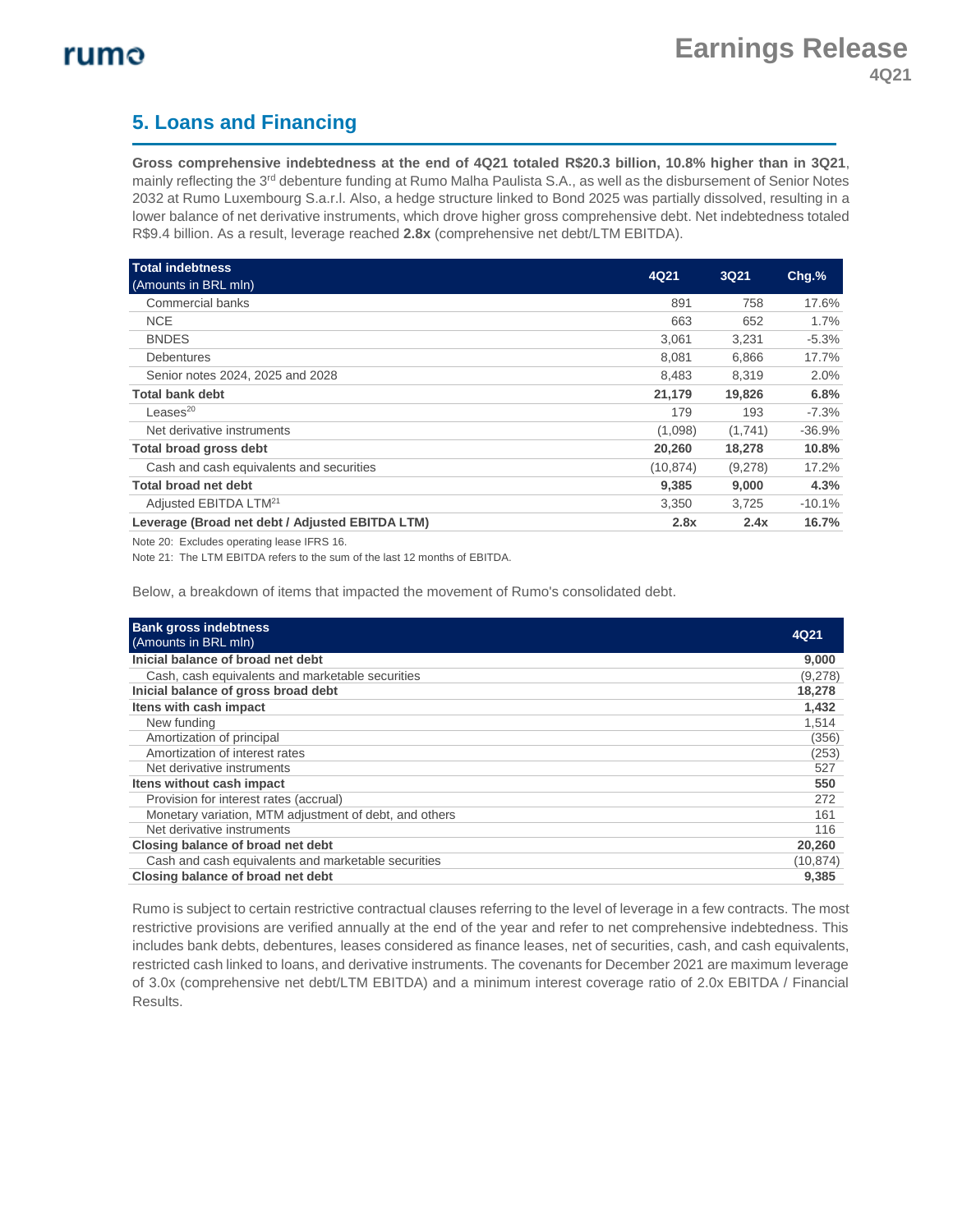### **6. Capex**

| 4Q21                                                                                                                                                                                                                                                                                                                               | 4Q20 | <b>Chg. %</b> | <b>Investments</b><br>(Amounts in BRL mln) | 2021  | 2020  | $Chq.$ % |
|------------------------------------------------------------------------------------------------------------------------------------------------------------------------------------------------------------------------------------------------------------------------------------------------------------------------------------|------|---------------|--------------------------------------------|-------|-------|----------|
| 701                                                                                                                                                                                                                                                                                                                                | 997  |               | -29.7% Total investments <sup>22</sup>     | 3.453 | 2.979 | 15.9%    |
| 304                                                                                                                                                                                                                                                                                                                                | 282  | 7.8%          | Recurrina                                  | 1.122 | 1.108 | 1.2%     |
| 397                                                                                                                                                                                                                                                                                                                                | 715  | $-44.5%$      | Expansion                                  | 2,332 | 1.871 | 24.6%    |
| $\mathbf{r}$ $\mathbf{r}$ $\mathbf{r}$ $\mathbf{r}$ $\mathbf{r}$ $\mathbf{r}$ $\mathbf{r}$ $\mathbf{r}$ $\mathbf{r}$ $\mathbf{r}$ $\mathbf{r}$ $\mathbf{r}$ $\mathbf{r}$ $\mathbf{r}$ $\mathbf{r}$ $\mathbf{r}$ $\mathbf{r}$ $\mathbf{r}$ $\mathbf{r}$ $\mathbf{r}$ $\mathbf{r}$ $\mathbf{r}$ $\mathbf{r}$ $\mathbf{r}$ $\mathbf{$ |      |               |                                            |       |       |          |

Note 22: Cash basis amounts

**Capex in 2021** came to **R\$3,453 million**, in line with the Company's investment plan.

**Recurring Capex** reached R\$1,122 million in 2021, 1.2% higher than in the previous year.

**Expansion Capex** totaled R\$2,332 million. The increase primarily stems from the first half relating to investment portfolio works of Paulista Network´s renewal and the Central Network operational stage. The Company also continues investing in infrastructure to operate 120 railcars, expand crossing yards, and operational improvement investments, such as fuel stations. These projects, besides increasing capacity, and offering a higher efficiency level, allow, among other gains, to diminish fuel consumption, essential for reducing specific greenhouse gases emissions.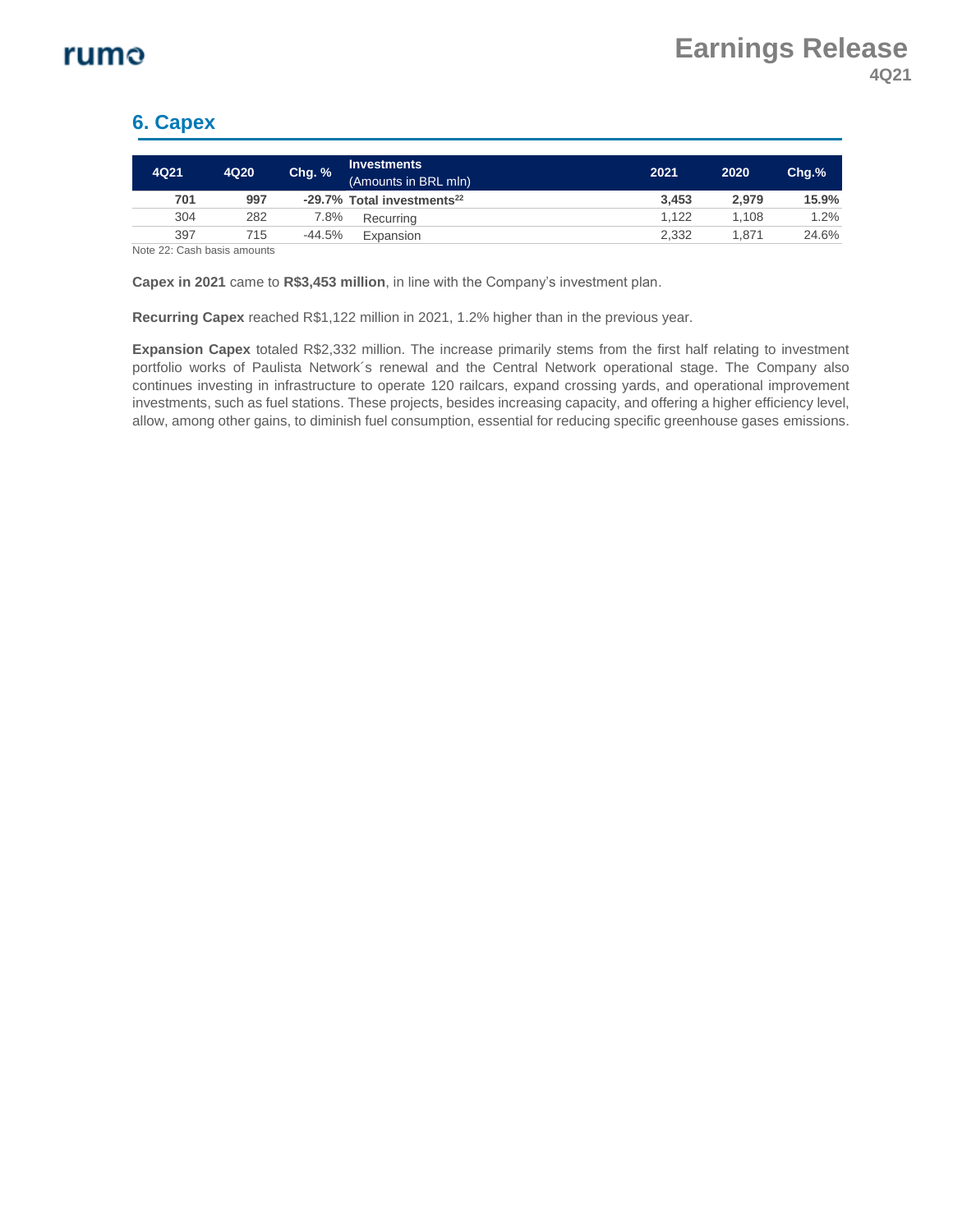### **7. Cash Flow Statement**

Below, Rumo's consolidated cash flow statement. The securities were considered as cash in this statement.

|     | 4Q21   | 4Q20   | <b>Indirect cash flow</b><br>(Amounts in BRL mln)                                      | 2021     | 2020     | Chg.%    |
|-----|--------|--------|----------------------------------------------------------------------------------------|----------|----------|----------|
|     | 419    | 757    | <b>EBITDA</b>                                                                          | 3,350    | 3,664    | $-8.6%$  |
|     | 305    | (102)  | Working capital variations and non-cash effects                                        | (240)    | (821)    | $-70.8%$ |
|     | 127    | 38     | Operating financial result                                                             | 288      | 87       | >100%    |
| (a) | 851    | 695    | (=) Operating cash flow (FCO)                                                          | 3,399    | 2,930    | 16.0%    |
|     | (701)  |        | (997) Capex                                                                            | (3, 453) | (2,979)  | 15.9%    |
| (b) | (304)  | (282)  | Recurring                                                                              | (1, 122) | (1, 108) | 1.2%     |
|     | (397)  | (715)  | Expansion                                                                              | (2, 332) | (1,871)  | 24.6%    |
|     |        |        | Sales of asset                                                                         | 3        | 3        | 3.3%     |
|     |        |        | Dividends received                                                                     | 8        | 4        | >100%    |
| (c) | (701)  |        | (997) (=) Cash flow from investing activities (FCI)                                    | (3, 442) | (2,972)  | 15.8%    |
| (d) | 1,514  | 37     | Funding                                                                                | 7,891    | 6,173    | 27.8%    |
| (e) | (399)  | (350)  | Amortization of principal                                                              | (7,074)  | (6,053)  | 16.9%    |
|     | (290)  | (154)  | Amortization of interest rates                                                         | (1,262)  | (1, 184) | 6.7%     |
|     |        |        | Paid dividends                                                                         | (7)      | (2)      | >100%    |
| (f) |        | 10     | Capital payment                                                                        |          | 6,316    | >100%    |
|     |        | (10)   | Preferred stock investments                                                            | (30)     | (10)     | >100%    |
|     | 527    | 8      | Derivative financial instruments                                                       | 2,169    | 180      | >100%    |
|     | 1      | 5      | Restricted cash                                                                        | 57       | 124      | $-54.1%$ |
|     |        | -      | Acquisition of non-controlling interests                                               | (389)    |          | >100%    |
|     | 1,353  |        | (454) (=) Cash flow from financing activities (FCF)                                    | 1,355    | 5,544    | $-75.6%$ |
| (g) | 94     |        | (222) Forex variation impact on cash balances                                          | 387      | (41)     | >100%    |
| (h) | 1,597  |        | (979) (=) Net cash generated                                                           | 1,699    | 5,461    | $-68.9%$ |
|     | 9,278  | 10.154 | (+) Total cash (includes cash + markeratble securites) opening                         | 9,175    | 3,715    | >100%    |
|     | 10,874 | 9,175  | (+) Total cash (includes cash + markeratble securites) closing                         | 10,874   | 9,175    | 18.5%    |
|     |        |        | <b>Metrics</b>                                                                         |          |          |          |
|     | 547    | 413    | (=) Cash generation after recurring capex (a+ b)                                       | 2,277    | 1,822    | 25.0%    |
|     | 150    | (302)  | (=) Cash generation (burn) after FCI cash generation (consumption)<br>after FCI (a+ c) | (43)     | (42)     | 1.9%     |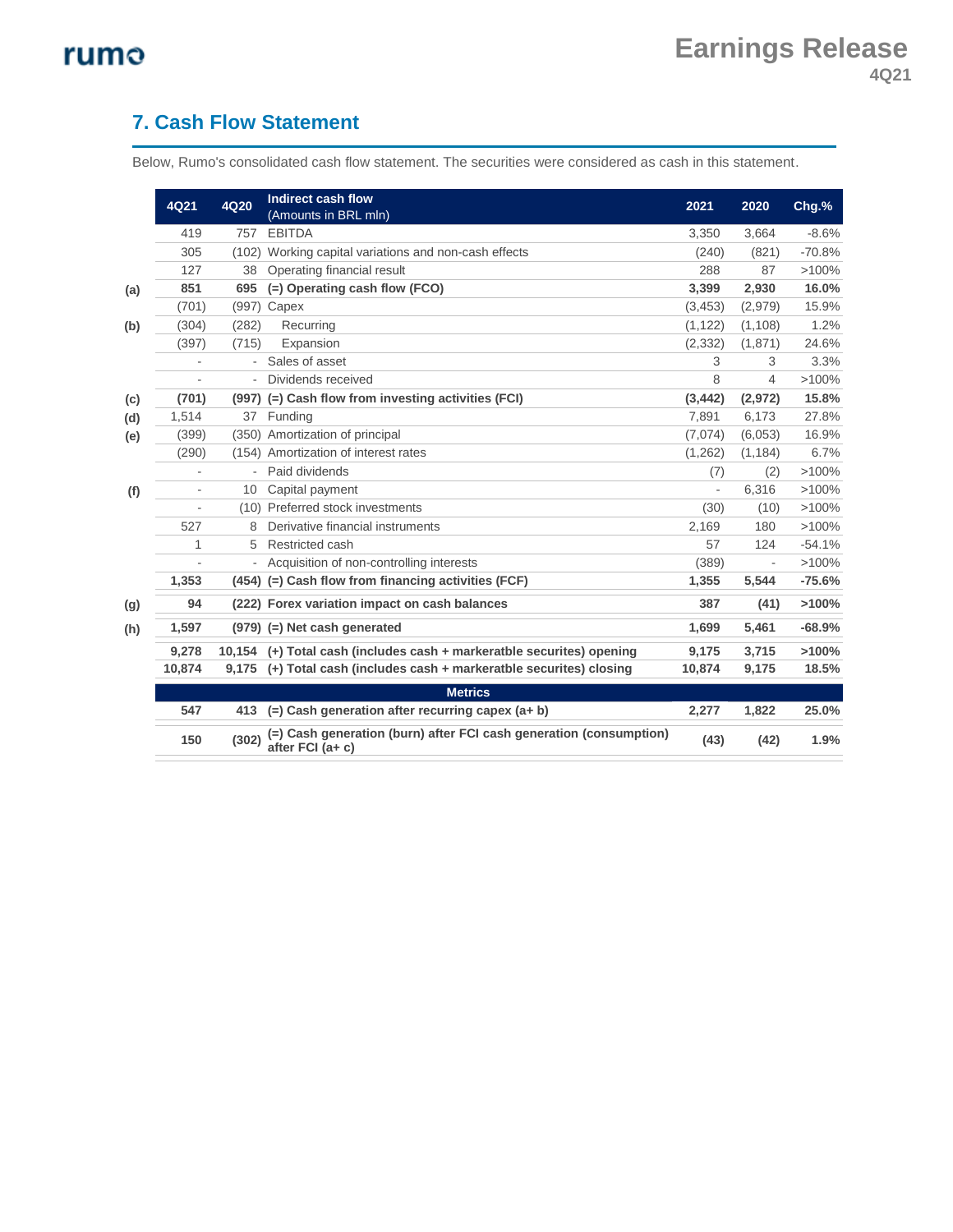### **8. Operational and Financial Performance Indicators**

| Operating and financial performance index                                                                      | 4Q21  | 4Q20  | $Chg.$ % | 2021  | 2020  | $Chg$ .% |
|----------------------------------------------------------------------------------------------------------------|-------|-------|----------|-------|-------|----------|
| <b>Consolidated</b>                                                                                            |       |       |          |       |       |          |
| Operating ratio <sup>23</sup>                                                                                  | 100%  | 82%   | 21.7%    | 79%   | 75%   | 5.2%     |
| Diesel comsuption (liters/ '000 GTK)                                                                           | 3.42  | 3.64  | $-6.0%$  | 3.59  | 3.72  | $-3.7%$  |
| Rail accidents (MM Train/ Km)                                                                                  | 13.58 | 13.52 | 0.4%     | 13.58 | 13.52 | 0.4%     |
| Personal accidents (accidents/bMM MHW) <sup>24</sup>                                                           | 0.25  | 0.24  | 4.2%     | 0.25  | 0.24  | 4.2%     |
| North operation <sup>25</sup>                                                                                  |       |       |          |       |       |          |
| Cycle of railcars (days)                                                                                       | 8.9   | 9.1   | $-2.2%$  | 8.9   | 9.4   | $-5.3%$  |
| South operation $26$                                                                                           |       |       |          |       |       |          |
| Cycle of railcars (days)                                                                                       | 8.3   | 7.5   | 10.7%    | 7.0   | 7.0   | n/a      |
| Note 20: As of 2024, the indicator considers the Control Natural Consection, 2020 information was also undeted |       |       |          |       |       |          |

**Below, the historical behavior of the main operational and financial indicators.**

As of 2021, the indicator considers the Central Network Operation. 2020 information was also upo

Note 24: It considers the average of the last 12 months of lost-time accidents (CAF) and without lost time (SAF) indicators.

Note 25: It considers the Rondonópolis (MT) - Santos (SP) grain cycle. The 2020 indicators were reviewed after adjustments to the system basis. Note 26: It considers the Northern Paraná grain cycle - Ports of Paranaguá (PR) and São Francisco do Sul (SC). The 2020 indicators were reviewed after adjustments to the system basis.

**Operating Ratio**: The indicator represents the share of costs and expenses as a percentage of net revenue. In 2021, net revenue grew by 6.8%, but lower than higher costs, resulting in a 5.2% increase of this indicator.

**Diesel consumption**: The 4% improvement in the indicator in 2021 and 2020 reflects the greater efficiency in diesel unit consumption of locomotives, due to investments in technology and innovation and in permanent way and fleet modernization.

**Rail accidents***:* The indicator, which measures the number of accidents per million kilometers came in line, 0.4% higher than in 2020.

**Personal accidents**: In 2021, the indicator that indicates the number of lost-time injury frequency (LTIF) stood at 0.15, while the number of restricted work accidents stood at 0.10. The recordable incident rate came 4.2% higher than in the previous year. The Company continues to focus on maintaining, on average, an index of lost-time rate at 0.15 by 2025, according to commitment assumed in 2020.

**Cycle time of railcars:** Indicators at North Operation improved 5.3% compared to the previous year while coming in line in South Operation, impacted by corn crop failure that hit the region in the second half of the year.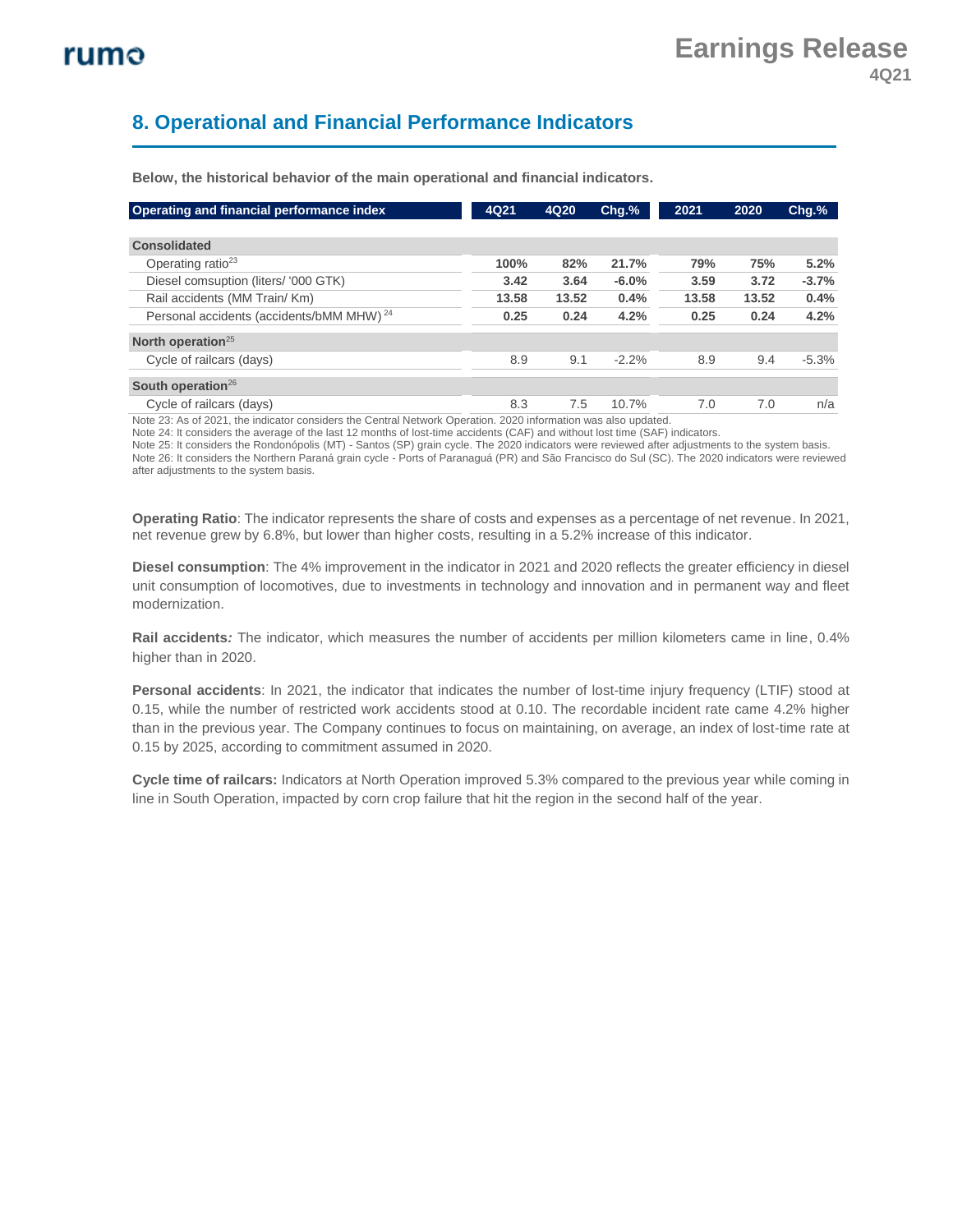### **9. 2022 Guidance**

According to Material Fact released on this date, this section includes 2022 projections estimated in nominal terms, excluding new M&A projects, new concessions, authorizations, and the start of the Lucas do Rio Verde and Cuiabá extension project. For the time being, the long-term guidance until 2025 remains unaltered.

|                        | 2021  | 2022 Guidance                | Change % |
|------------------------|-------|------------------------------|----------|
| Volume (RTK bln)       | 64.0  | $72.0 \le \Lambda \le 76.0$  | 16%      |
| <b>EBITDA (BRL mln</b> | 3.350 | $4.100 \le \Delta \le 4.500$ | 28%      |
| Capex (BRL mln)        | 3.453 | $2.700 \le \Delta \le 2.900$ | $-19%$   |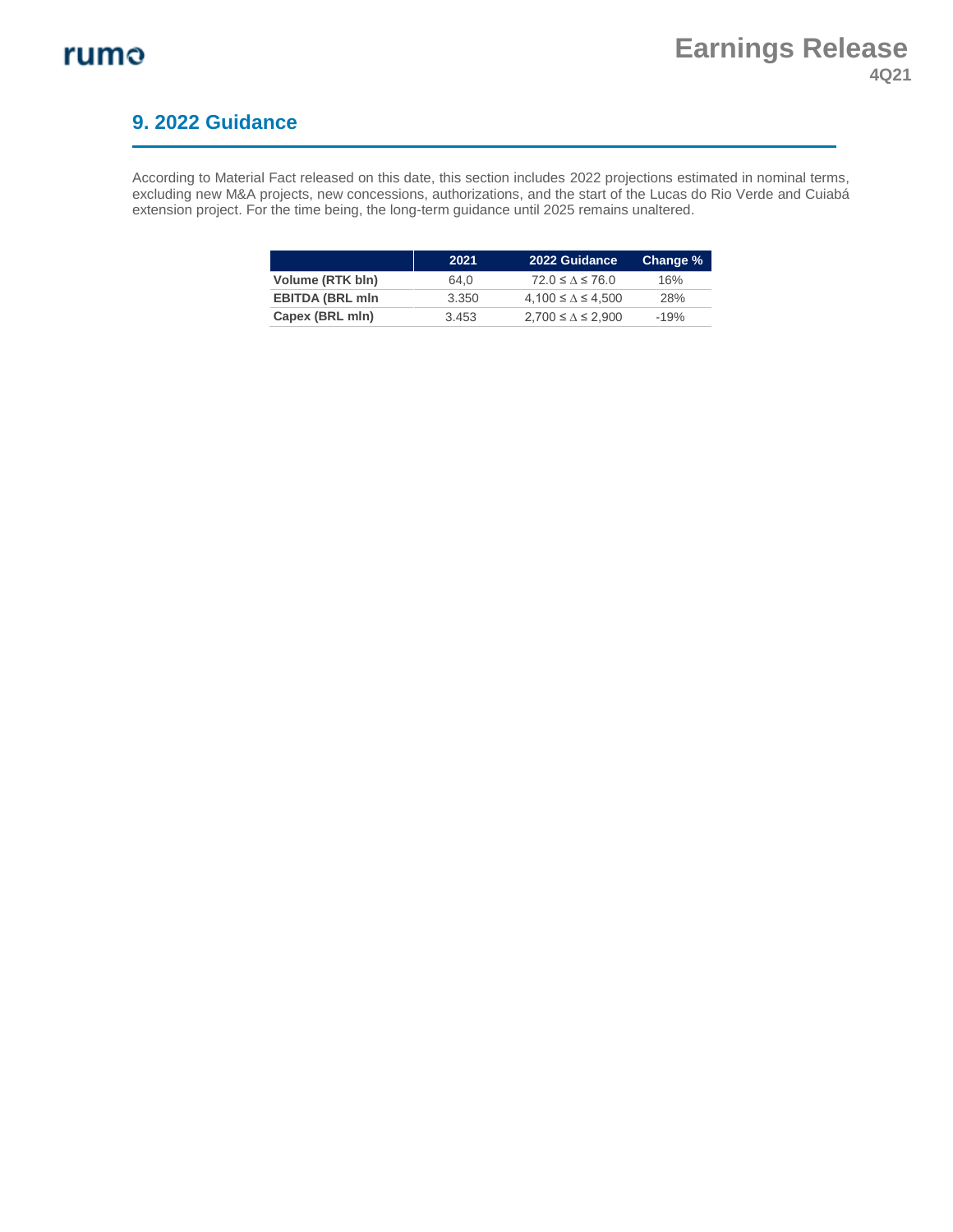### **10. Exhibits**

#### **10.1 Rumo Financial Statements**

#### **10.1.1 Balance Sheet**

| <b>Balance sheet</b>                                                                                |                |           |
|-----------------------------------------------------------------------------------------------------|----------------|-----------|
| (Amounts in BRL mln)                                                                                | 12/31/21       | 09/30/21  |
| <b>Current assets</b>                                                                               | 12,381         | 10,880    |
| Cash and cash equivalents                                                                           | 9,448          | 8,343     |
| Marketable securities                                                                               | 1,426          | 935       |
| Trade receivables                                                                                   | 482            | 665       |
| Derivative financial instruments                                                                    | 49             | 39        |
| Inventories                                                                                         | 229            | 281       |
| Receivables from related parties                                                                    | 37             | 40        |
| Income tax and social contribution recoverable                                                      | 178            | 105       |
| Other recoverable taxes                                                                             | 421            | 369       |
| Other assets                                                                                        | 112            | 103       |
| <b>Non-current assets</b>                                                                           | 35,793         | 35,341    |
| Trade receivables                                                                                   | 21             | 6         |
| Restricted cash                                                                                     | 28             | 32        |
| Income tax and social contribution recoverable                                                      | 286            | 188       |
| Deferred income tax and social contribution                                                         | 1,663          | 1,518     |
| Receivables from related parties                                                                    | 112            | 116       |
| Other recoverable taxes                                                                             | 765            | 850       |
| Judicial deposits                                                                                   | 304            | 321       |
| Derivative financial instruments                                                                    | 1,626          | 1,904     |
| Other assets                                                                                        | 40             | 55        |
| Investments in associates                                                                           | 58             | 57        |
| Property, plant and equipment                                                                       | 15,975         | 15,493    |
| Intangible assets                                                                                   | 7,132          | 7,155     |
| Right-of-use                                                                                        | 7,785          | 7,647     |
| <b>Total assets</b>                                                                                 | 48,175         | 46,222    |
|                                                                                                     |                |           |
| <b>Current liabilities</b>                                                                          | 4,441          | 3,705     |
| Loans, financing and debentures                                                                     | 1,223          | 1,219     |
| Lease Iliabilities                                                                                  | 383            | 368       |
| Derivative financial instruments                                                                    | 577            | 200       |
| Trade payables                                                                                      | 619<br>256     | 474       |
| Salaries payable                                                                                    | 40             | 237<br>21 |
| Current income and social contribution taxes                                                        | 56             |           |
| Other taxes payable                                                                                 | 44             | 38<br>7   |
| Dividends and interest on own capital payable<br>Intallment leases and concessions under litigation | 161            | 160       |
| Payables to related parties                                                                         | 202            | 195       |
| Deferred income                                                                                     | 7              | 7         |
| Other financial liabilities                                                                         | 577            | 587       |
| Other payables                                                                                      | 298            | 192       |
|                                                                                                     |                |           |
| <b>Non-current liabilities</b>                                                                      | 28,715         | 27,085    |
| Loans, financing and debentures                                                                     | 19,956         | 18,607    |
| Lease Iliabilities                                                                                  | 2,724          | 2,567     |
| Derivative financial instruments                                                                    |                | 2         |
| Other taxes payable                                                                                 | 0<br>681       | 0<br>571  |
| Provision for judicial demands                                                                      |                |           |
| Intallment leases and concessions under litigation<br>Deferred income tax and social contribution   | 2,893<br>2,360 | 2,828     |
| Deferred income                                                                                     | 36             | 2,413     |
|                                                                                                     | 64             | 38<br>59  |
| Other payables                                                                                      |                |           |
| <b>Equity</b>                                                                                       | 15,019         | 15,432    |
| <b>Total liabilities</b>                                                                            | 48,175         | 46,222    |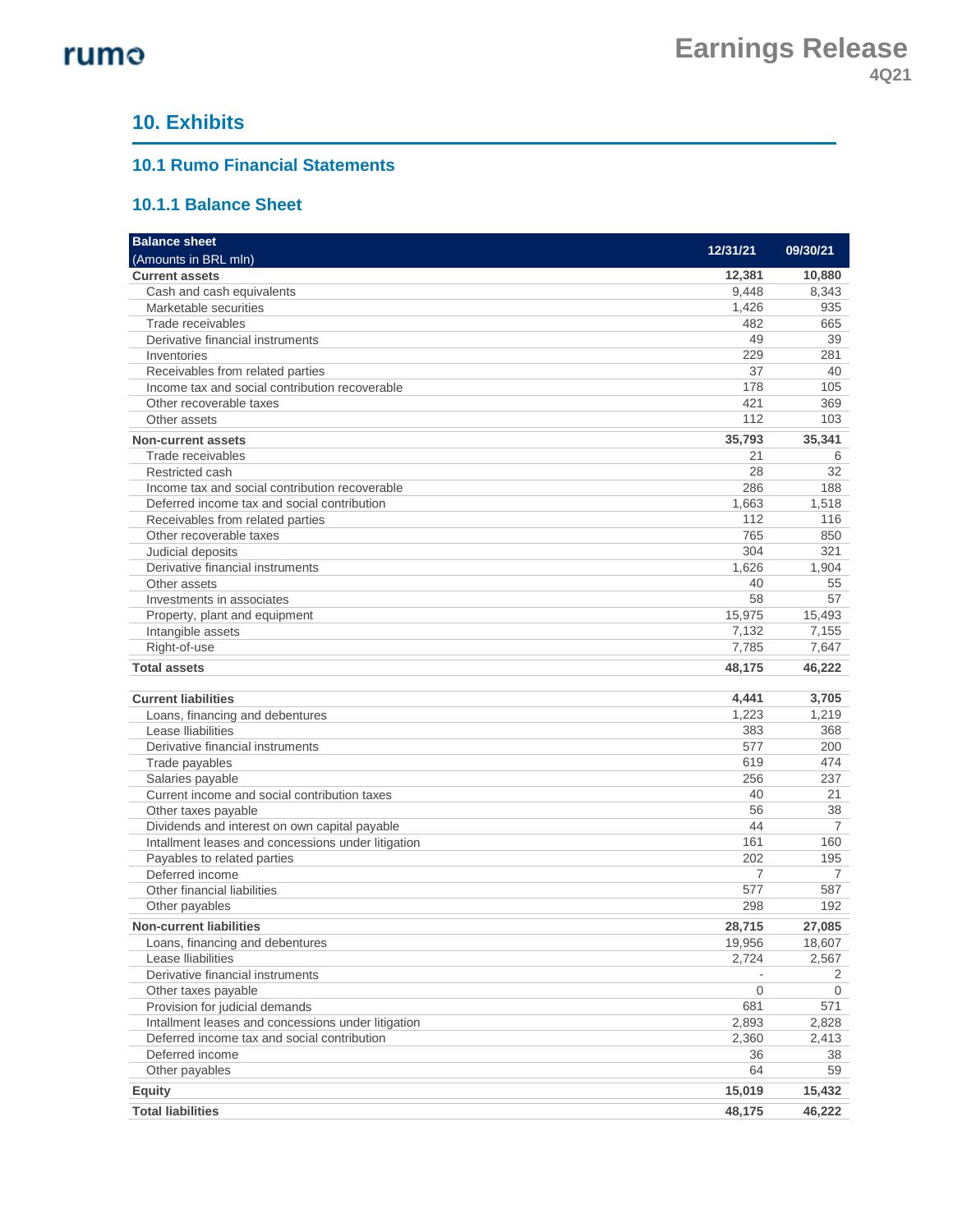#### **10.1.2 Income Statement**

| 4Q20<br>4Q21 |          | Chg. %       | Income statement                         |          | 2020     | $Chg.$ %    |
|--------------|----------|--------------|------------------------------------------|----------|----------|-------------|
|              |          |              | (Amounts in BRL mln)                     | 2021     |          |             |
| 1,512        | 1.662    |              | -9.0% Net revenue from services          | 7.440    | 6.966    | 6.8%        |
| (1, 371)     | (1, 248) | 9.9%         | Cost of services                         | (5, 352) | (4, 722) | 13.4%       |
| 141          | 414      |              | -65.9% Gross profit                      | 2.088    | 2,245    | $-7.0%$     |
| (144)        | (131)    | 9.9%         | Sales, general & administrative expenses | (512)    | (438)    | 16.9%       |
| (60)         | 56       | $>100\%$     | Other incomes (expenses), net            | (69)     | 128      | $>100\%$    |
|              | 2        | $-50.0%$     | Equity pick-up                           | 13       | 13       | n/a         |
| (445)        | (304)    | 46.4%        | Financial results, net                   | (1,360)  | (1, 474) | $-7.7%$     |
| 123          | (33)     | $>100\%$     | Income tax and social contribution       | (4)      | (170)    | $-97.6%$    |
| (384)        | 3        |              | >100% Net income (loss)                  | 156      | 305      | $-48.9%$    |
| $-25.4%$     | 0.2%     | $-25.6 p.p.$ | Net margin (%)                           | 2.1%     | 4.4%     | $-2.3 p.p.$ |